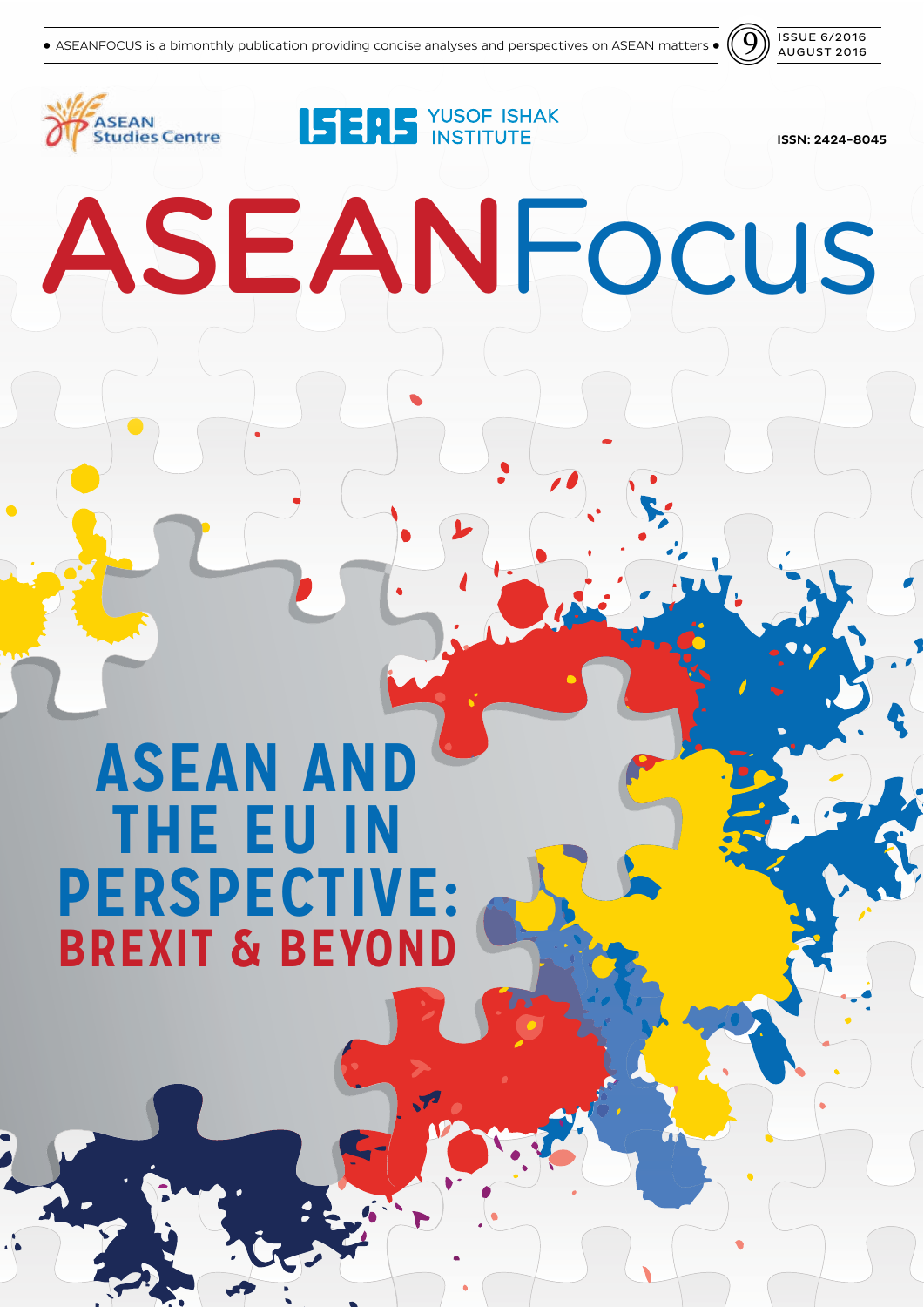# **CONTENT**

# **1 EDITORIAL NOTES**

- **2 BRITAIN & THE EUROPEAN UNION: THE SEPARATION**
- **4 DIVERGING REGIONALISMS: ASEAN AND THE EU**
- **14 IMPLICATIONS OF BREXIT ON THE EU**
- **15 BREXIT'S IMPACT ON BRITISH AND EU FOREIGN POLICY IN SOUTHEAST ASIA**
- **16 WHY THE EU MATTERS TO ASEAN**
- **17 WHY ASEAN MATTERS TO THE EU**
- **18 BREXIT'S IMPACT ON EU BUSINESSES IN ASEAN**
- **19 ASEAN'S REFLECTIONS FROM BREXIT**

# **ASEANFocus**

is published by the ASEAN Studies Centre at ISEAS-Yusof Ishak Institute and available electronically at www.iseas.edu.sg

If you wish to receive an electronic copy of ASEANFocus, please send us an email at asc@iseas.edu.sg

**EDITORIAL CHAIRMAN Tan Chin Tiong**

**MANAGING EDITOR Tang Siew Mun**

**PRODUCTION EDITORS Hoang Thi Ha Termsak Chalermpalanupap**

**CONSULTING EDITOR Jørgen Ørstrøm Møller**

**ASSISTANT PRODUCTION EDITORS Nur Aziemah Aziz Jason Salim**

**EDITORIAL COMMITTEE Moe Thuzar Sanchita Basu Das Pham Thi Phuong Thao** 

**EDITORIAL ASSISTANT Niranjana Krishna**

The facts and views expressed are solely that of the author/authors and do not necessarily reflect that of ISEAS-Yusof Ishak Institute, their institutional affiliations and countries of citizenship. No part of this publication may be reproduced in any form without permission.

**ISEAS-Yusof Ishak Institute 30 Heng Mui Keng Terrace Pasir Panjang Singapore 119614 Tel: (65) 6870 4509 Fax: (65) 6778 1735**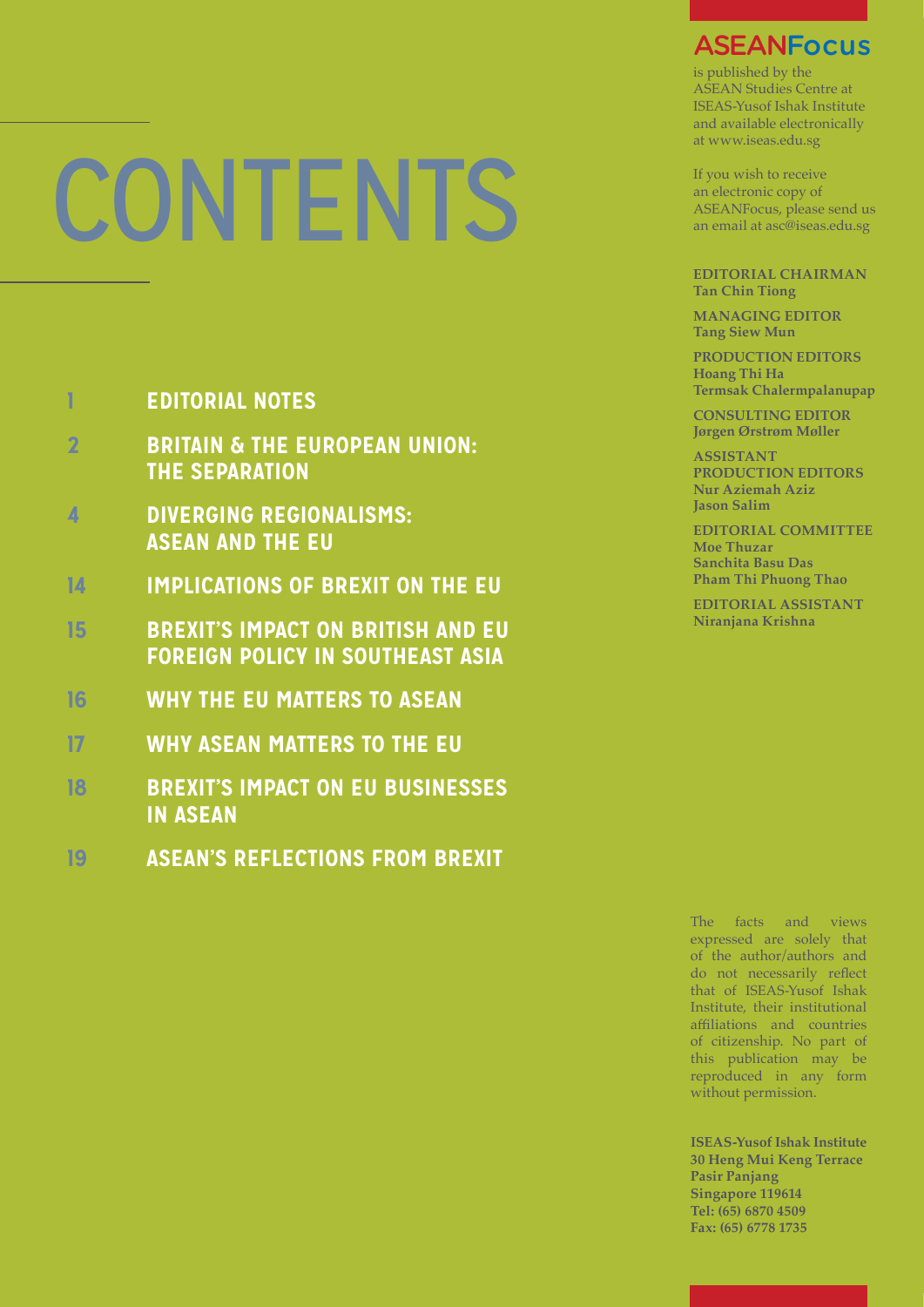# Editorial Notes

T he world held its breath on 23 June 2016 as 51.9% of the British voters voted the UK out of the European Union, leaving behind a deeply divided country, a smaller EU and a world still in some form of financial and economic shock.

Brexit was a concoction of many misfortunes: a political gamble by Prime Minister David Cameron that in the end cost him the very premiership he had sought to consolidate; tensions that have festered for decades between supporters of British sovereignty and the European project; a disenchanted English populace who felt left behind by the unrelenting waves of economic integration and liberalisation; and the distorted facts and unfounded myths fueled by a lack of understanding of the EU and anti-immigration sentiments. It was a revolt against the untrammeled globalisation of the past decades, which might have lifted hundreds of million people out of poverty but failed to close the gaping economic disparities even in developed countries.

Beyond the UK and Europe, Brexit has impacted the world in profound ways. Apart from the economic consequences and the prolonged uncertainty, its ramifications on regionalism will be far-reaching, not least in East Asia and ASEAN in particular. The exit vote dealt a heavy blow to the EU project. As disruptively transformative as it were, Brexit has led to more questions than answers. What will be the future of regionalism in the midst of soaring nationalism and populism in different parts of the world? How will the EU steer its course ahead without the UK in its fold? What will be the security and business impacts of Brexit on Southeast Asia and ASEAN?

In this Special Issue of ASEANFocus, we aspire to put ASEAN and EU regionalisms in perspective in the wake of Brexit. While pursuing different models of regional integration, both have served as anchors of the Southeast Asian and European regional architectures respectively. Both have been playing a central role in preserving peace and promoting prosperity in their regions and beyond. A setback of this magnitude is neither desired nor anticipated, but, having happened, it offers an opportunity for reflections on the integration path and instilling a renewed sense of purpose for both the EU and ASEAN.

This Special Issue on ASEAN/EU starts off by delving deeper behind some of the facile comparisons between ASEAN and the EU in order to provide a more holistic picture of both organisations. We cast a spotlight on why ASEAN matters to the EU and vice versa, with the EU Ambassador to ASEAN Francisco Fontan Pardo providing an EU perspective, and Dr. Yeo Lay Hwee giving the ASEAN one.

As the world reels from the shock of Brexit, Christopher J. Humphrey gives us an optimistic view on the prospects of EU businesses in Southeast Asia, noting that the underlying fundamentals of this trading relationship remain unaltered. Ambassador Jørgen Ørstrøm Møller shares with us his perspective on the impacts of Brexit on the EU. Professor Reuben Wong assesses Brexit's implications on British and EU foreign policy in Southeast Asia. Last but not least, the ASEAN Studies Centre team rounds up this Special Issue with a full reflection over the lessons that ASEAN could learn from Brexit. ■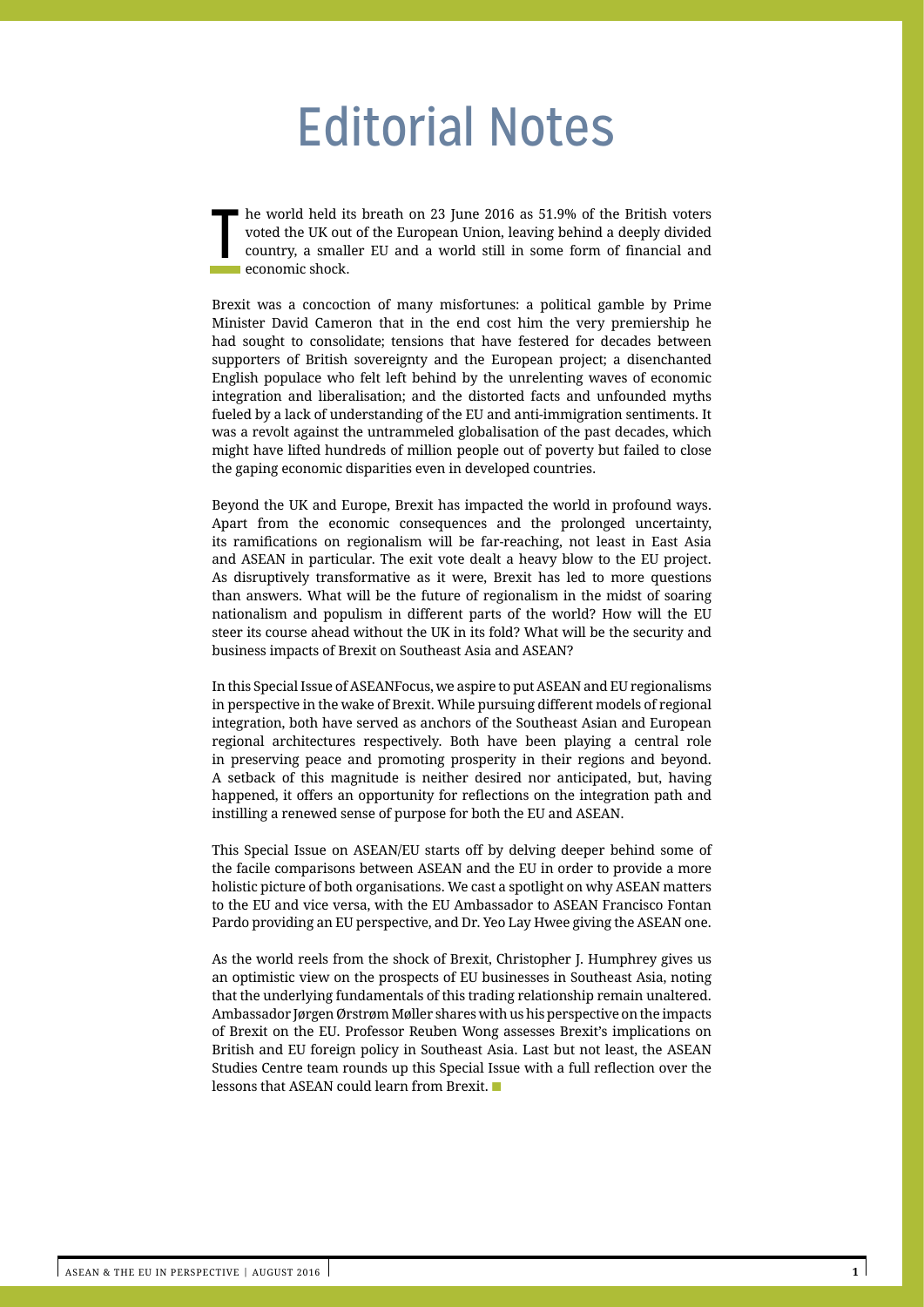# Britain & the European Union: The Separation

THE BRITISH HAVE VOTED TO EXIT THE EUROPEAN UNION. WHAT LIES AHEAD FOR THEM AND EUROPE?

BY **NUR AZIEMAH AZIZ**

23 **a** June 2016 went down in history as the date where 51.9% of the British voters chose to leave the EU while the remaining 48.1% chose to stay. The voting maps showed that both England and Wales voted strongly for Leave whilst Scotland and Northern Ireland preferred to remain within the EU. This decision immediately invited chaos – the pound crashed to a 31-year low; Prime Minister David Cameron, the architect of his own unintended fiasco, stepped down; and the prospect of another Scottish independence vote loomed even larger. Brexit critics considered this a mistake of historic proportions for exposing Britain to unfathomable economic and political uncertainties. Meanwhile, the Leave camp touted that "the dawn is breaking on an independent United Kingdom".

The Leave camp argued that Britain no longer economically benefited from EU membership since the accompanied cost was not commensurate with the returns. They made, and later backtracked on, a claim that the UK out of the EU would be able to save almost £350 million a week. Many voters for 'leave' believed that the Single Market had failed the UK and the EU's idealistic integrationist approach was hurting British small businesses. It also did not help that the EU was still managing an economic downturn, leading to the widespread Brexit belief that the UK outside of the EU would better manage its economy rather than being tied down by an underperforming EU.

At the front and center of the Leave campaign was the immigration issue. Free movement of people – no travel, domicile and working restrictions for EU nationals in another EU country – is one of the four freedoms that have made the EU what it is today. But it was also blamed for job loss, low wages and diminishing quality of life of locals.

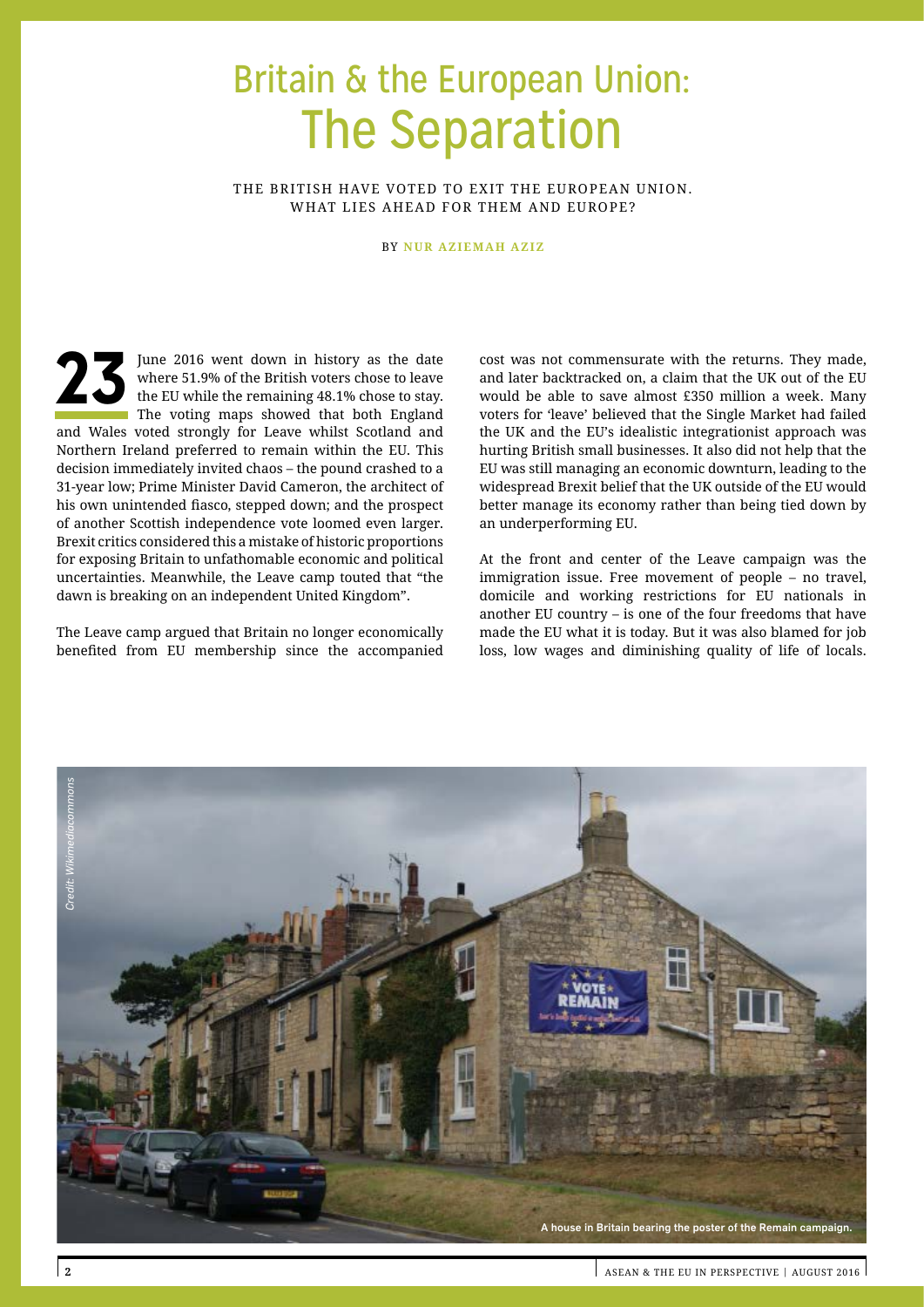

**GGAS THIS IS THE** FIRST TIME AN EXIT IS TAKING PLACE IN THE EU AS WELL AS GIVEN THE COMPLEXITIES AND INTRICACIES OF AGREEMENTS AND TREATIES BETWEEN THE TWO, THE NEGOTIATIONS PROMISE TO BE ARDUOUS AND THUS THE SEPARATION MAY TAKE LONGER THAN TWO YEARS.<sup>99</sup>

The arrival of hundreds of thousands of immigrants, partly from the Eastern European members, has resulted in deep resentment among many working-class regions in the UK. This problem was compounded by the EU's on-going crisis in handling the influx of refugees from its neighbourhood. Further fueled by distortions and exaggerations by Leave campaigners, anti-immigration sentiments ran high and became a key factor behind the victory for Brexit.

Brexit, however, is far beyond economics. At the heart of this story is the longstanding ambivalence of the British towards the EU integration project. Being never purely European, due to its geography and extensive links with other parts of the world, the British have never been as strong European enthusiasts as their continental counterparts. Britain's discomfort with and suspicion of the EU supranational governance have festered for decades. The Leave slogans "Let's Take Back Control" and "We Want Our Country Back" therefore drew legions of supporters who genuinely believed that EU membership eroded British identity and sovereignty.

At the other end of the argument, the Remain camp argued that pooling part of sovereignty is pragmatically in Britain's interest. Overwhelmingly supported by most economists, business leaders, experts and think-tanks, they made the case that the UK would be stronger and more prosperous and secure in the EU to counter the cracks the opposite team has painted. Alas, nationalist emotions prevailed and Brexit won the day.

So, what's next for the UK-EU marriage? The referendum is not legally binding and there is still a chance of redemption, however slim, should the British Parliament vote to stay. Prime Minister Theresa May meanwhile unequivocally affirmed that "Brexit means Brexit and we [Britain] are going to make a success of it." Nevertheless, the withdrawal process remains unclear, and hinges on the UK's activation of Article 50 of the Lisbon Treaty, which will only happen, according to some British press reports, in autumn 2017 at the earliest.

Upon the invocation of Article 50, the UK and EU will then have two years to agree on the terms of the separation, which would lay out the UK's relations with the EU. If the negotiations reach an impasse at the end of the twoyear period, both sides have the option of extending the negotiations or allowing the existing treaties to lapse, leaving the UK to fall back on bilateral arrangements with the EU members. As this is the first time an exit is taking place in the EU as well as given the complexities and intricacies of agreements and treaties between the two, the negotiations promise to be arduous and thus the separation may take longer than two years.

Beyond Britain, Brexit ramifications have been and are still being felt around the world. Among other things, it casts a spotlight on the desirability and sustainability of regionalism. While pursuing a different model from the EU, ASEAN also champions for regional cooperation and integration to maintain peace and promote prosperity amongst its members. Brexit woke us to the reality that national imperatives and narratives could have the upper hand in regional cooperation. Brexit however presents an opportunity to understand and strengthen ASEAN regional integration and cooperation plans. ASEAN can also take lessons from Brexit on identifying and addressing fault lines that could imperil its community-building efforts. Most importantly, ASEAN should not take its unity for granted. A Southeast Asian-Brexit may be unthinkable now but is not beyond the realm of possibility. ■

*Nur Aziemah Aziz is Research Officer, ASEAN Studies Centre at the ISEAS-Yusof Ishak Institute.*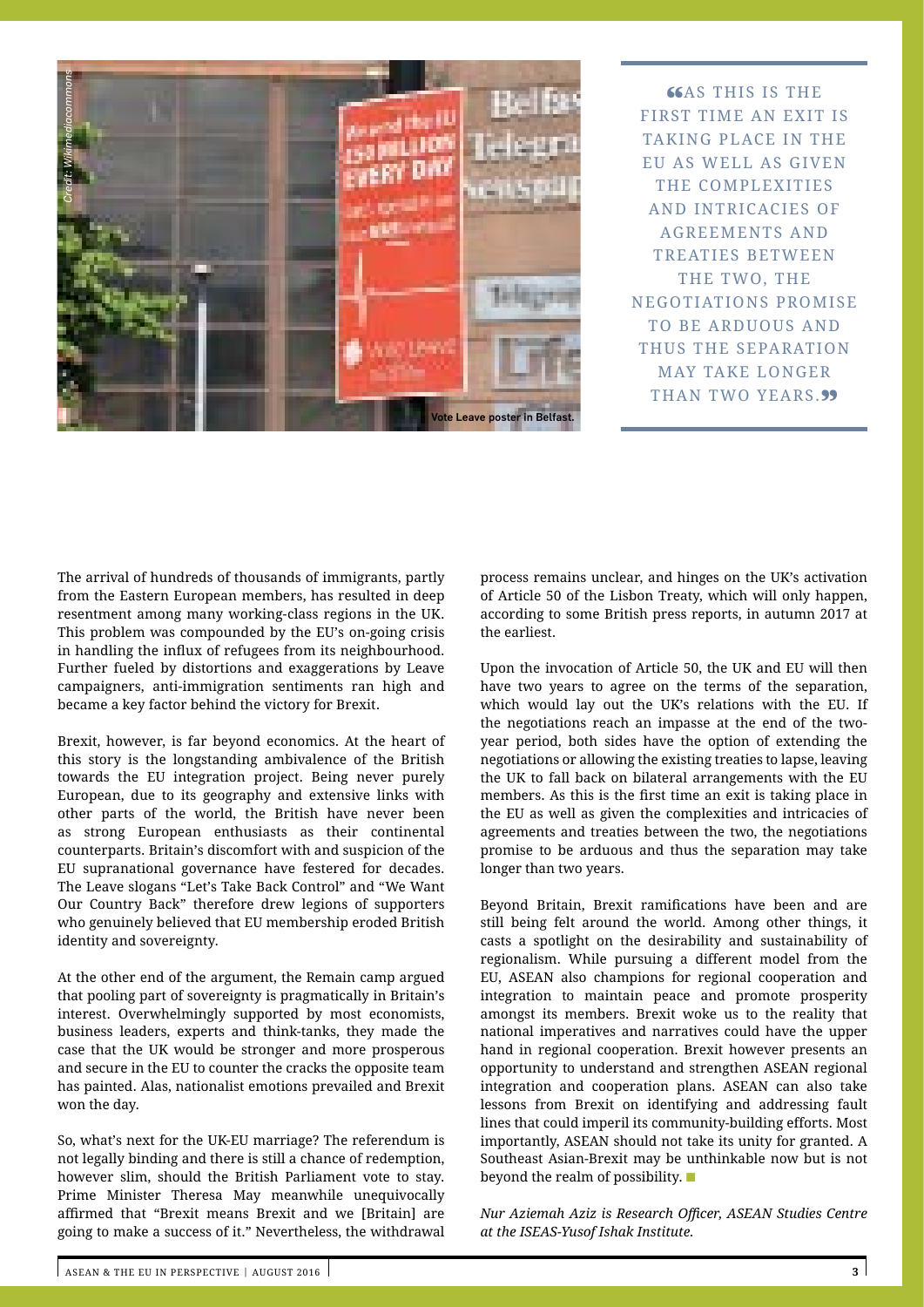# Diverging Regionalisms: ASEAN and the EU

ASEAN AND THE EUROPEAN UNION HAVE DRAWN MANY COMPARISONS. ASEANFOCUS EXAMINES THEIR SIMILARITIES AND DIFFERENCES.

## BY **HOANG THI HA; MOE THUZAR; SANCHITA BASU DAS; TERMSAK CHALERMPALANUPAP**

# **I. BACKGROUND AND FOUNDING INSTRUMENTS**

# **1 WHAT IS THE POLITICAL SIGNIFICANCE OF THE EUROPEAN UNION IN COMPARISON WITH THE ASEAN COMMUNITY?**

The EU today started with the European Coal and Steel Community (ECSC) established in 1951 by Belgium, France, the Federal Republic of Germany, Italy, Luxembourg, the Netherlands. The ECSC pooled the control of these strategic resources and developed common economic interests among the erstwhile enemies, making any war between them "not merely unthinkable, but materially impossible". The European Union was awarded the Nobel Peace Prize in 2012 for being a key force that has guaranteed peace and stability in Europe since the end of World War II.

The pooling and delegation of national sovereignty has brought about a dual supranational and intergovernmental character to the EU. The EU project is also notable in its high degree of institutionalisation and legalism, as reflected in its complex web of institutions and a comprehensive framework of treaties, rules and procedures that govern the way the Union works.

Born more than 15 years later, ASEAN was a regional project of the countries just emerging from a colonial past. The birth of ASEAN manifested their shared outlook to get over their bilateral problems to focus on nation-building, and promote regional peace and resilience amidst the volatilities of the Cold War. While ASEAN has evolved significantly since then with the growing prominence of economic and socio-cultural cooperation, preserving peace and stability in the region has been and largely remains at the core of its existence.

Unlike the EU, ASEAN pursues intergovernmental cooperation among the sovereign equals with decision-making based on consultation and consensus. ASEAN regionalism is therefore characterised by a low level of institutionalisation and the ASEAN Way which places emphasis on quiet diplomacy and informal mechanisms. However, following the ASEAN Charter and with the advent of the ASEAN Community, ASEAN is trying to transform itself into a more rules-based organisation with more effective institutions.

# **2 WHAT IS THE SIGNIFICANCE OF THE MAASTRICHT TREATY AND THE BANGKOK DECLARATION?**

Signed in 1992 by the then 12 member states of the European Community and entering into force in 1993, the Treaty on the European Union (TEU), widely known as the Maastricht Treaty, was an important milestone in the EU construction and integration process. Born right after the end of the Cold

War, the Treaty injected a renewed sense of purpose and commitment to the EU project towards deeper integration not only in economic but also political terms. The Maastricht Treaty effectively gave rise to the establishment of the European Union by absorbing the three European Communities as one of the EU's three pillars. It went beyond economic integration to include the other two pillars concerning a common foreign and security policy as well as police and judicial cooperation in criminal matters.

The Maastricht Treaty carries further the aim for economic union enunciated in the 1986 Single European Act by providing for the establishment of a single European currency.

The Bangkok Declaration is ASEAN's founding document signed in 1967 among five original members, namely Indonesia, Malaysia, the Philippines, Singapore, and Thailand. The goals and objectives for the birth of ASEAN as laid down in the Declaration have inspired ASEAN community-building and regional integration over the past five decades, namely to accelerate economic growth and social progress and promote regional peace and stability through good neighbourliness, adherence to the rule of law, and meaningful cooperation in economic and functional areas.

The Declaration also prescribes the original machinery of ASEAN, which comprised the annual ASEAN foreign ministers meeting, a standing committee, *ad hoc* committees on specific subjects, and national secretariats in each member country.

# **3 WHAT IS THE SIGNIFICANCE OF THE LISBON TREATY AND THE ASEAN CHARTER?**

The Lisbon Treaty is the culmination of the review of the EU's constitutional framework by amending the founding Maastricht Treaty and the Treaty of Rome. While falling short of an overarching constitution, it retains many provisions enshrined in the Treaty establishing a Constitution for Europe which failed to enter into force in 2005. It further consolidates the EU's institutional framework by clarifying the distribution of competences across different bodies towards greater transparency, efficiency and coherence of action.

Significant institutional changes under the Lisbon Treaty include: (a) expanding the use of qualified majority as the standard voting procedure instead of unanimity in the Council of the EU in most policy areas; (b) establishing a permanent Presidency of the European Council to ensure continuity in its work; (c) consolidating the EU foreign policy structures towards greater coherence by creating the new single post of High Representative of the Union for Foreign Affairs and Security Policy (High Representative) supported by the European External Action Service; and (d) empowering the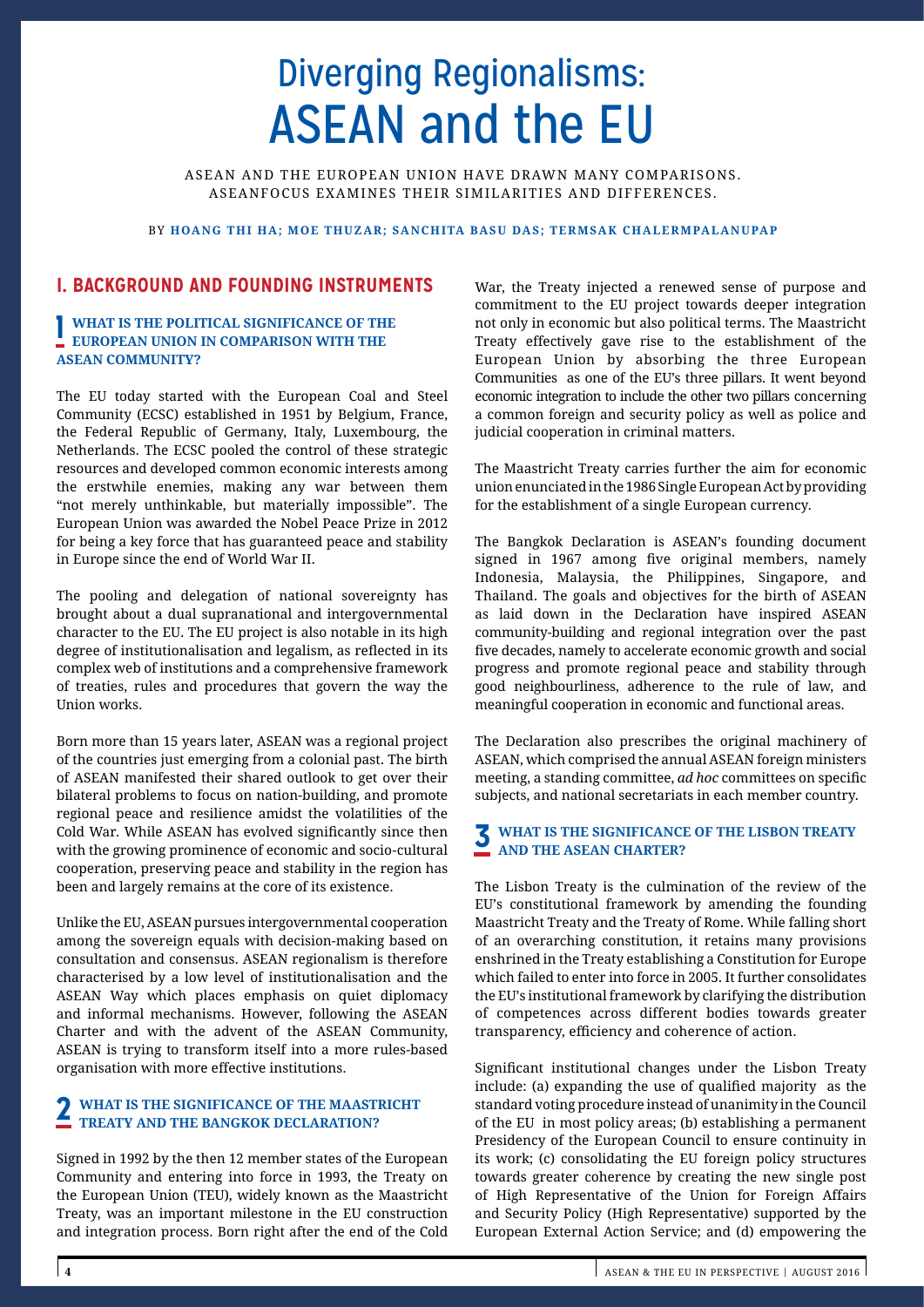European Parliament by extending the co-decision procedure to more policy areas and enhancing the role of national parliaments in the legislative processes of the EU. The Lisbon Treaty also entails important legislative changes, viz. making the Charter of Fundamental Rights of the EU legally binding; obtaining the consolidated legal personality for the EU by abandoning the structure of three pillars; and providing an exit clause to ensure the legal right of member states to leave the Union.

As for ASEAN, after more than 40 years of functioning as a loosely organised association, there was an urgent need to institutionalise and transform itself into a more rules-based organisation to meet the growing scope and complexity of regional cooperation. Towards this end, ASEAN member

# **II. MEMBERSHIP**

## **4 WHAT ARE THE CRITERIA TO JOIN THE EU AND ASEAN?**

Accession to the EU is subject to rigorous criteria with specific and comprehensive parameters, tough negotiations and a thorough screening process. The applicant country must comply with the following criteria: (a) being geographically within Europe; (b) respect for and commitment to the democratic values set out in Article 2 of the TEU; (c) stable institutions guaranteeing democracy, the rule of law, human rights and respect for and protection of minorities; (d) a functioning market economy; and (e) the ability to take on and implement effectively the obligations of membership.

The applicant country must be granted candidate status before it could proceed with negotiations with other EU member countries, focusing on the ability and commitment of the candidate country to implement the EU laws. Running in parallel with the negotiations is a screening process monitored by the Commission to verify whether the EU laws have been transposed into the law of the candidate country. As a result of the negotiations, an accession treaty must be approved unanimously by the Council of the EU with the consent of the European Parliament. The treaty is then signed and ratified by each of the EU countries and by the acceding country.

Albania, Macedonia, Montenegro, Serbia and Turkey are currently five candidate countries for EU membership. Iceland applied to join in 2009 but has put on hold the negotiations and has not resumed the accession process.

As for ASEAN, the following criteria for membership are prescribed in the ASEAN Charter: (a) location in the recognised geographical region of Southeast Asia; (b) recognition by all

# **III. LAW- AND DECISION-MAKING**

# **6 WHAT ARE THE DIFFERENCES BETWEEN THE EUROPEAN PARLIAMENT AND THE ASEAN INTER-PARLIAMENTARY ASSEMBLY?**

The European Parliament is directly elected by the citizens of EU member countries. Starting from a consultative assembly in 1952, the Parliament has evolved significantly over time

states concluded the ASEAN Charter in 2007. The Charter provides the legal and institutional framework for ASEAN by giving it a legal personality, codifying its objectives and principles, and consolidating its organisational structure.

Following the entry into force of the Charter on 15 December 2008, ASEAN has further strengthened its legal and institutional framework. New bodies have been established, including the ASEAN Coordinating Council (ACC) and the three Community Councils to coordinate work both within and across pillars of the ASEAN Community; the Committee of Permanent Representatives to ASEAN (CPR) based in Jakarta, and especially the ASEAN Intergovernmental Commission on Human Rights (AICHR) which brings human rights to the mainstream of ASEAN cooperation agenda.

ASEAN Member States; (c) agreement to be bound and to abide by the Charter; and (d) ability and willingness to carry out the obligations of membership.

The ASEAN Summit decides on a new member's admission by consensus, upon recommendation of the ACC which comprises all ASEAN foreign ministers. The preparatory process and procedures for admission are set by the ACC. Upon approval by the ASEAN Summit, an applicant country must sign an Instrument of Accession to the ASEAN Charter.

Timor-Leste applied for ASEAN membership in 2011. The application is being considered by a Working Group of the ACC set up in 2012.

# **5 WHAT ARE THE EXIT PROVISIONS FOR THE EU AND ASEAN?**

Article 50 of the TEU provides the legal right of any member state to withdraw from the EU in accordance with its own constitutional requirements. It also provides procedural requirements for withdrawal, including the notification to withdraw and negotiation of a withdrawal agreement between the EU and the leaving state. If no agreement is concluded within two years, that state's membership ends automatically, unless a joint decision by the European Council and the member state concerned extends the negotiation period. The agreement must be approved by the Council of the EU by a qualified majority, after obtaining the consent of the European Parliament.

There is no exit provision in the ASEAN Charter, nor has there been a case of withdrawal from ASEAN. The question of whether a member state has the legal right to withdraw from ASEAN is therefore mute and blurred. However, it can also be argued that, as a sovereign state, any ASEAN member can renounce its membership whenever it so decides.

to assume important roles in the EU's law- and decisionmaking. The Parliament shares the legislative and budgetary powers with the Council of the EU. It does not have the power of legislative initiative which rests with the EU Commission. However, the Parliament has a right under the Lisbon Treaty to request the Commission to submit a proposal.

The Parliament exercises supervision and monitoring over all EU institutions, particularly the Commission with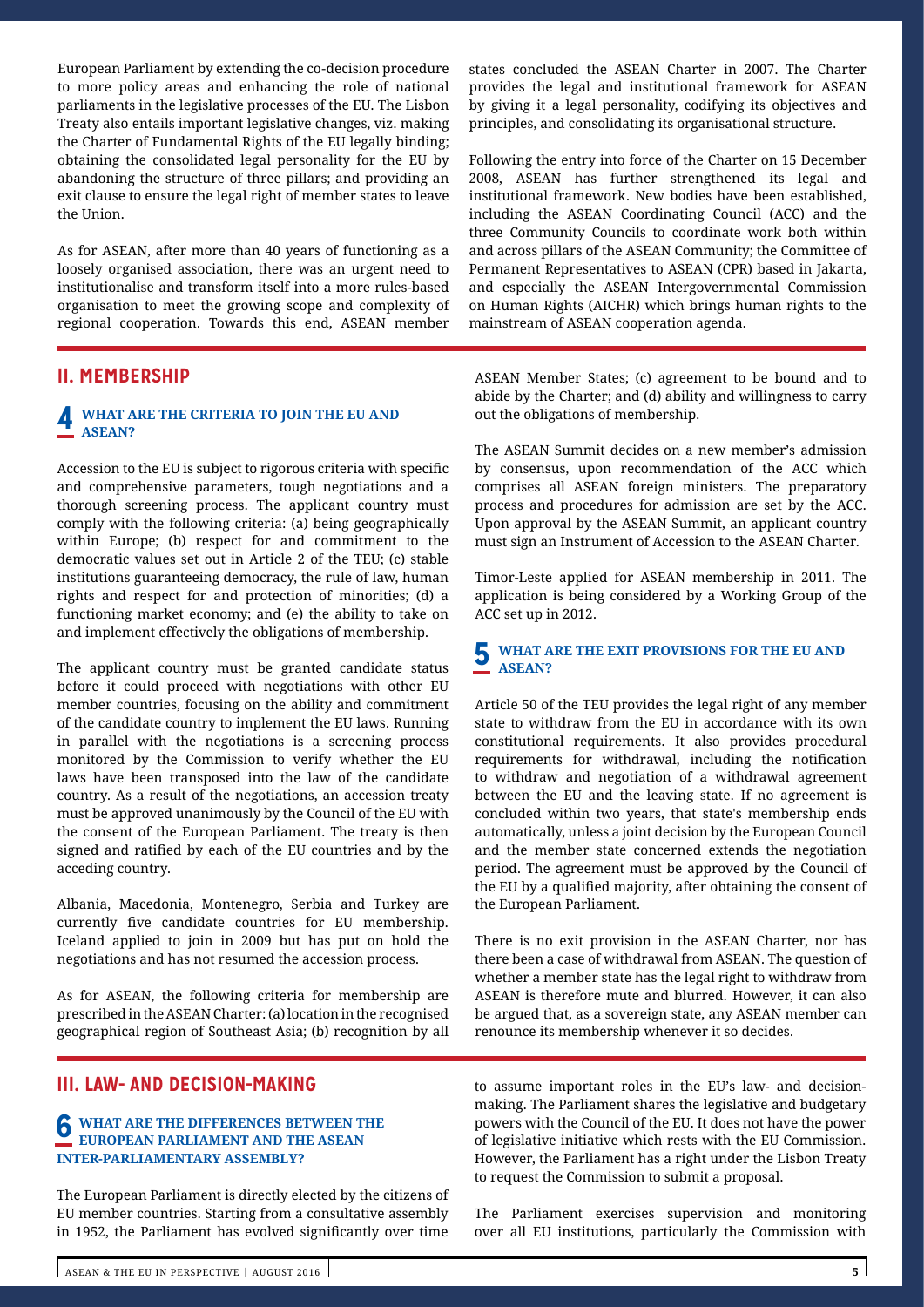the authority to approve the Commission or to force the Commission to resign as a whole. The Parliament also has its footprint in the Union's foreign policy since its approval is required for most of the international agreements entered into by the EU as well as for any EU enlargement.

There is no equivalent of the European Parliament in ASEAN. Being inter-governmental, ASEAN does not have a formal regional parliament. Although its members are national parliaments of all ASEAN member states, the ASEAN Inter-Parliamentary Assembly (AIPA) is not part of ASEAN's organisational structure and does not participate in its decision-making process. Listed as an entity associated with ASEAN, AIPA has a working relationship with ASEAN, especially through an annual interface with the ASEAN Leaders.

As suggested in its name, AIPA is aimed at promoting interparliamentary cooperation to facilitate the attainment of ASEAN goals rather than at forming a legislative branch of ASEAN. AIPA has its own organisational structure with its own Secretariat based in Jakarta. Unlike the European Parliament, AIPA has no legislative powers and its resolutions are non-binding.

## **7 HOW DO THE EU AND ASEAN ENACT LAWS AND MAKE DECISIONS?**

There are three key players in the EU's law-making process, namely the European Commission representing the interests of the EU as a whole, the Council of the EU representing individual member countries, and the European Parliament representing EU citizens. The Commission initiates a legislative proposal while the Council and the Parliament jointly adopt legislation. EU legislation is composed of three key types: (a) binding regulations to be applicable in all EU countries; (b) directives to be transferred into national law as appropriate; and (c) decisions applicable to particular issues or specific organisations.

Legislation is adopted mainly through the ordinary legislative procedure (co-decision). With the Lisbon Treaty, co-decision became the main legislative procedure which puts the Parliament and the Council on an equal footing for the adoption of the vast majority of EU laws. Apart from codecision, special procedures which are defined *ad hoc* in the relevant treaty articles, are also applicable in certain sensitive areas. These procedures include, among others: (a) consultation – the Council is required to consult the Parliament but is not bound by the Parliament's position, and can adopt legislation; (b) consent – the Parliament has the power to accept or reject any proposal but cannot propose amendments; and (c) single action by the Council – the Council can adopt laws without requiring the Parliament's opinion in a few limited areas. The Council and the Parliament can also give the Commission the power to adopt non-legislative acts to amend non-essential parts of EU legislative acts or to ensure that EU laws are applied uniformly.

The process of law-making in ASEAN does not have the supranational nature and complexity as the EU. ASEAN's legal framework comprises two sets of agreements: (a) agreements concluded collectively by ASEAN member states either among themselves or with external parties, which create rights and obligations upon individual ASEAN members, e.g. the 2006 ASEAN Framework Agreement on Visa Exemption, and most of ASEAN economic agreements; and (b) international agreements between ASEAN and an external party which creates rights and obligations for ASEAN as a distinct entity from its member states. The Secretary-General of ASEAN (ASEAN SG) is customarily authorised by the ASEAN foreign ministers to sign such agreements on behalf of ASEAN.

As a basic principle, decision-making in ASEAN is based on consultation and consensus. There is no voting procedure and consensus is sought through a 'no-objection' response from all member states. Decisions and agreements made at all levels of the ASEAN institutional spectrum follow this principle. There are certain exceptions to consensus in flexible participation in cooperation activities under the ASEAN Economic Community. A formula of ASEAN Minus X can be applied so that member states that are able and ready can go ahead with implementation of an AEC project or agreement while others can follow suit when they can. However, the decision to apply such ASEAN Minus X formula requires a consensus support of all ASEAN member states.

## **8 HOW DOES EACH EU AND ASEAN MEMBER COUNTRY COORDINATE POLICY FORMULATION AND IMPLEMENTATION OF DECISIONS AND AGREEMENTS AT THE NATIONAL LEVEL?**

One key obligation of the EU membership is to transpose EU directives into national legislation and implement them effectively through appropriate administrative and judicial structures. The national transposition process will involve consultation with relevant domestic stakeholders, preparation of impact assessment, transposition plans and statutory instruments, and submission of these documents to the government and parliament for enactment. Each EU member state has a Minister for European Affairs or an equivalent post to coordinate government agencies in implementing EU legislation.

As the 'guardian of the Treaties', the Commission monitors and assists member countries in implementing all EU laws. It provides implementation plans and guidance documents and organises expert group meetings. The Commission will take



The ASEAN Flag signifies a peaceful, united and dynamic ASEAN. It features a red circle comprising ten rice stalks in yellow on a blue background. The original ASEAN Flag was first adopted in 1994 with only six rice stalks, representing the then six ASEAN member states. The current flag with ten rice stalks was adopted in 1997.

Each of the four main colours of the ASEAN Flag carries certain symbolic meaning: blue for peace and stability, red for courage and dynamism, white for purity and yellow for prosperity. The ten rice stalks within the circle represent all ten ASEAN member states bounded together in unity.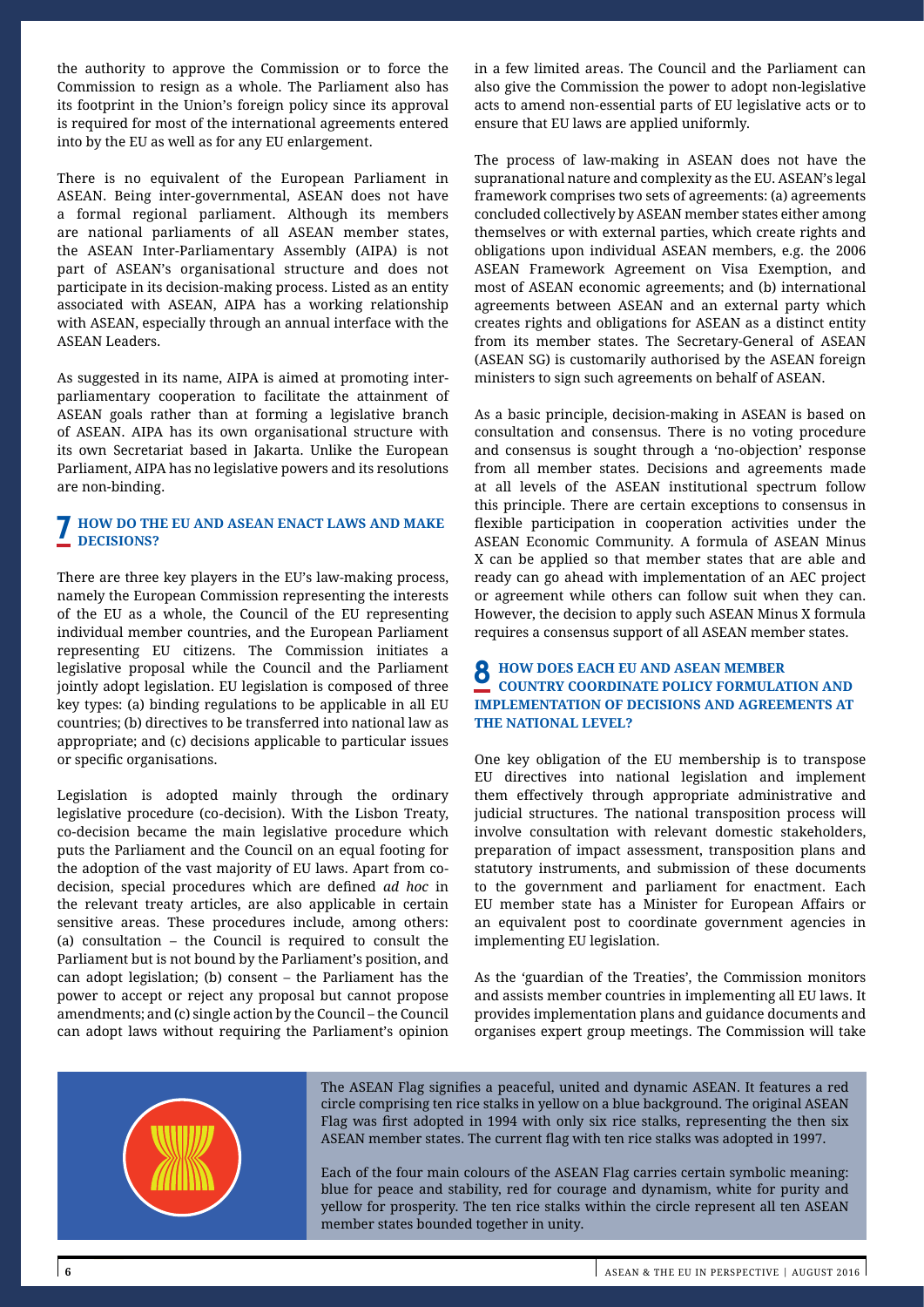steps if an EU country does not fully incorporate a directive into its national law by the set deadline or might not have applied EU laws correctly.

Similarly, ASEAN member countries are required to take all necessary measures, including the enactment of appropriate domestic legislation, to effectively implement ASEAN agreements. This transposition would require (a) political will at the national level; (b) conformity of domestic laws with ASEAN agreements and consequent enforcement by the domestic courts; and (c) administrative structures in place for implementation. The ASEAN National Secretariats under Ministries of Foreign Affairs serve as national focal points in coordinating national implementation of ASEAN decisions/ agreements in non-economic/trade areas.

The slow progress in implementation of ASEAN agreements is linked to the cost of setting up new mechanisms and bodies, and the lack of enforcement. As most of the legal regimes in ASEAN members follow the dualist system, this will require domestic legislation to give effect to an international treaty rather than consider it self-executing.

## **9 WHAT ARE THE DISPUTE SETTLEMENT MECHANISMS IN THE EU AND ASEAN?**

The highest court on EU laws is the Court of Justice of the EU, whose mandate is to interpret EU laws to ensure its equal application across all member states. The Court can look into disputes between an individual EU citizen, company, nongovernmental organisation, etc., and a member government or disputes among EU member states concerning application or interpretation of any EU law.

Theoretically there should be no trade disputes among the EU members due to their adoption of a uniform trade policy in the EU common market. Any such dispute will be

handled by the European Commission. Meanwhile, a dispute concerning human rights can be brought to the European Court of Human Rights under the Council of Europe, which has 48 member states, including 28 EU members. The Council of Europe is a European international organisation set up in 1949 to promote cooperation on democracy, rule of law, and human rights.

For ASEAN, following the entry into force of the ASEAN Charter, a protocol was signed in 2010 on dispute settlement mechanisms (DSM) concerning the interpretation and application of the ASEAN Charter and other ASEAN instruments. The Protocol contains operational details of specific DSMs such as consultation, good offices, mediation, conciliation and arbitration. However, the Protocol still needs five more ratifications to enter into force.

Trade disputes among ASEAN member states concerning implementation of ASEAN economic agreements can be referred to the 2004 ASEAN Protocol on Enhanced Dispute Settlement Mechanism (EDSM). But individuals and business companies cannot bring their case against any ASEAN government under the EDSM because it is an intergovernmental mechanism.

There is no regional human rights court in Southeast Asia. The ASEAN Intergovernmental Commission on Human Rights is not mandated to handle cases of alleged human rights violations of any ASEAN member government.

ASEAN has neither the authority nor a mechanism to make legally binding judgments on territorial disputes among its member states. Although ASEAN member governments can, with mutual consent, refer their disputes that disrupt regional peace and harmony, e.g. border disputes, to the High Council under the 1976 Treaty of Amity and Cooperation in Southeast Asia, this mechanism has never been invoked.

# **IV. INSTITUTIONS**

# **10 WHAT ARE THE FUNCTIONS OF THE EUROPEAN COUNCIL AND ASEAN SUMMIT?**

Comprising the heads of state/government of the member states, the European Council and the ASEAN Summit are the highest decision-making bodies in their respective organisations. They set the overall political and policy direction for the regional integration agenda. The two institutions hold powers of appointment: the European Council appoints its own President and the High Representative, and nominates the candidate for the President of the European Commission; the ASEAN Summit appoints the ASEAN SG and authorises the establishment and dissolution of ASEAN bodies and institutions.

The European Council meetings are informally referred to as "EU Summits", harking back to the first informal summit meetings of the EU heads of state/government in the 1960s. The summits were formalised gradually to become an EU institution in the Maastricht Treaty and Lisbon Treaty. The European Council is required to meet at least four times a year. The European Council has its seat in Brussels, and has convened all of its meetings there since 2004.

The ASEAN Summit was not in ASEAN's original machinery in 1967. The first ASEAN Summit was convened in February 1976 and became institutionalised over time. The ASEAN Charter provides for two Summits to be held in a year in the Chair country. The first Summit is among the ten ASEAN



The European flag was first chosen as the symbol of the Council of Europe in 1955. It was then adopted in 1985 as the flag of the European Communities which later became the EU. The European Coal and Steel Community (ECSC) used its own different flag until 2002 when it was subsumed under the single entity of the EU.

The European flag features a circle of 12 gold stars on a blue background, representing the peoples of Europe living in harmony and unity. Regardless of the number of the EU member states, the number of stars is invariably set at 12 – a symbol of completeness and perfection.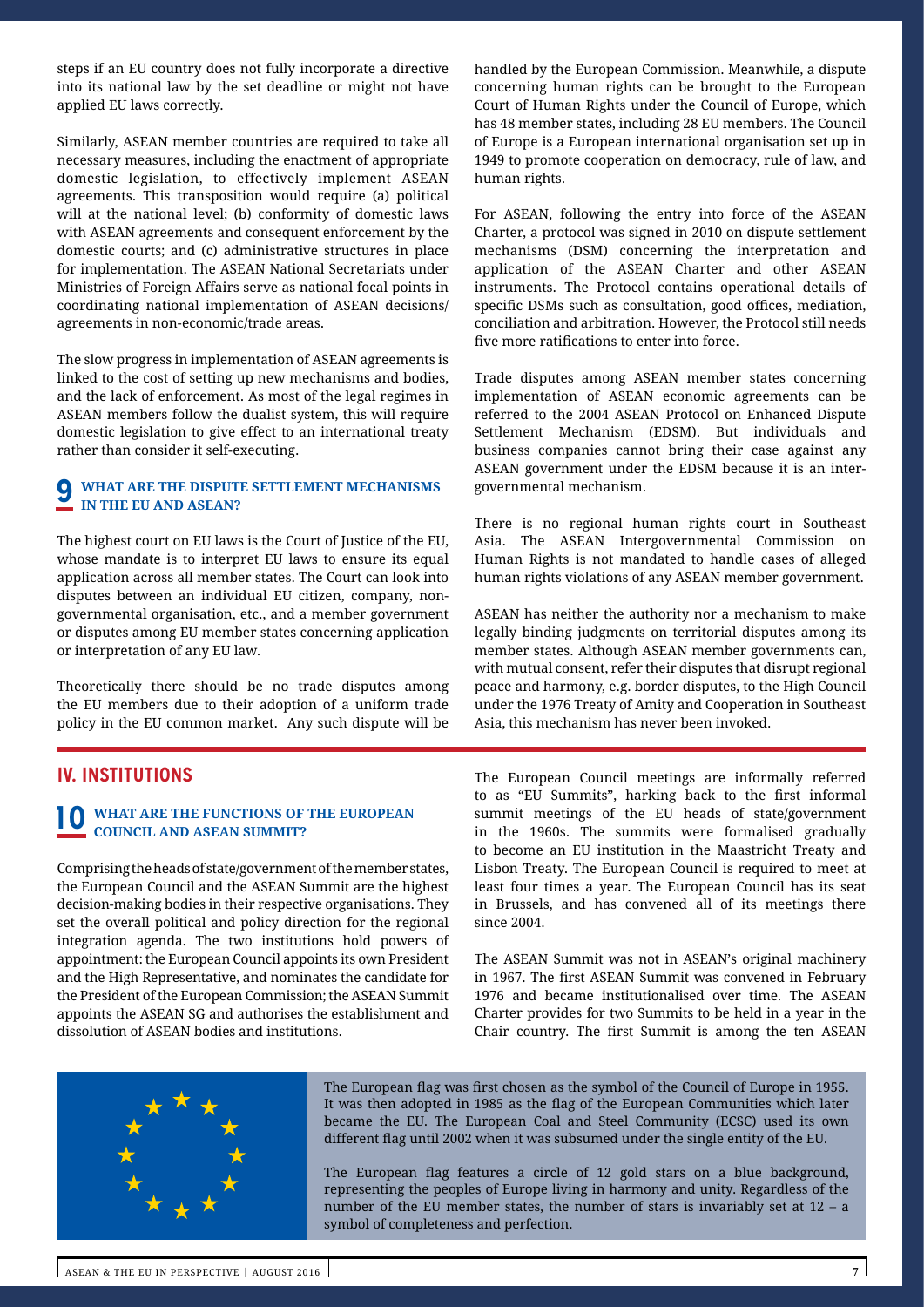members while the second one would involve Summits with ASEAN Dialogue Partners both bilaterally as well as under the frameworks of the ASEAN Plus Three and East Asia Summit. The ASEAN Summit may also convene special meetings where necessary, especially to address emergency situations affecting ASEAN.

# **1 1 WHAT ARE THE ROLES OF THE PRESIDENT OF THE EUROPEAN COUNCIL AND THE ASEAN CHAIR?**

Following the entry into force of the Lisbon Treaty, the President of the European Council has become a permanent and official position, appointed for a two-and-a-half-year term which can be renewed only once. This full-time presidency of the European Council is thus distinct from the rotational Presidency of the Council of the EU which does not have a permanent holder. The main responsibilities of this post include leading the work of the European Council by setting the EU's general political direction and priorities, facilitating cohesion and consensus within the European Council, and representing the EU externally on foreign and security issues in conjunction with the High Representative.

In ASEAN, the responsibility of chairing ASEAN and thus leading the regional agenda for that year is rotated annually among the member states. The ASEAN Chair hosts and leads discussions of the ASEAN Summits and key meetings held during the year of chairmanship. The ASEAN Chair is entrusted to ensure timely response to urgent or crisis situations affecting ASEAN, including through providing good offices, convening special meetings or issuing the ASEAN Chair's statements. One example is the initiative by Indonesia – the then Chair of ASEAN – to convene an informal meeting of ASEAN Foreign Ministers in February 2011 to discuss the Cambodia-Thailand border dispute.

## **12 WHAT DOES THE HIGH REPRESENTATIVE OF THE UNION FOR FOREIGN AFFAIRS AND SECURITY POLICY DO, AND WHAT IS ASEAN'S EQUIVALENT TO THIS POSITION?**

The High Representative is the EU's chief diplomat and head of the External Action Service, which serves as the foreign service and diplomatic corps for the EU. The High Representative is appointed for a five-year term by the European Council with the agreement of the President of the Commission. Established under the Lisbon Treaty to streamline the foreign policy architecture of the EU, this post unifies the functions that were hitherto exercised by various actors, thereby helping to ensure consistency and coherence in the EU's external action. The High Representative is responsible for representing and coordinating in the implementation of the EU's Common Foreign and Security Policy (CFSP). That involves, among others, negotiating or speaking on behalf of the EU on foreign policy issues that have been agreed upon between the EU members; coordinating the work of the EU Special Representatives/Ambassadors to third countries; and representing the EU at international fora.

There is no equivalent of the EU's "chief diplomat" in ASEAN since ASEAN does not pursue a common foreign policy. The ASEAN Charter allows the ASEAN SG to present the views of ASEAN in engagement with external parties but such presentation must be mandated and in line with the positions that have been agreed to by all member states. The SG attends all ASEAN ministerial and summit meetings with external partners but the authority to speak on behalf of ASEAN in these external engagements rests with the ASEAN countrycoordinator. The ASEAN Charter assigns a bigger role to the ASEAN Chair to ensure ASEAN centrality and represent ASEAN in promoting relations with external partners. However, his/her speech and action on behalf of ASEAN must be coordinated and agreed to in advance by all member states.

# **13 HOW IS THE PRESIDENT OF THE EUROPEAN COMMISSION DIFFERENT FROM THE SECRETARY-GENERAL OF ASEAN?**

The President of the European Commission is nominated by the European Council and elected by the European Parliament for a renewable five-year term. As the head of the European Commission, the executive and supranational arm of the EU which has the power of proposing EU legislation, the President plays a significant role in the EU institutional architecture. He is the chair of the College of Commissioners of 28 members. He gives policy direction to the Commission, assigns portfolios to each of the Commissioners, and leads the Commission's work in implementing EU policies. He is one of the top three representatives of the EU on the world stage, alongside the President of the European Council and the High Representative.

The ASEAN SG is appointed by the ASEAN Summit for a non-renewable term of five years, in "alphabetical rotation with due consideration to integrity, capability and professional experience, and gender equality" according to the ASEAN Charter. The SG, who is accorded ministerial status, has no direct role in ASEAN policy-making which is driven by member states' governments. However, he can directly exert certain influence by providing the institutional memory and expertise spanning across all areas of ASEAN cooperation, monitoring and reporting the implementation of ASEAN agreements/decisions, providing analysis and policy recommendations, and networking with different stakeholders.

# **14 WHO ARE THE EU CIVIL SERVANTS AND THEIR COUNTERPARTS IN THE ASEAN SECRETARIAT?**

The EU civil service comprises all staff serving at the institutions of the EU, including the European Council, European Parliament and European Commission, among others. On average, each EU citizen pays about US\$19 for the EU administration annual budget which stood at €8.66 billion (US\$9.6 billion) in 2015. The Commission has 23,000 employees, with the President and the Commissioners forming the top level of administrators. They are assisted by a large number of professional assistants, secretaries, and clerks who are recruited by the European Personnel Selection Office in EU-wide open competition.

The SG presides over the ASEAN Secretariat with around 300 staff. The annual operational budget of the ASEAN Secretariat in 2016 stands at US\$19 million, which is the sum contribution of US\$0.03 from each of ASEAN's 635 million citizens. The SG is supported by four Deputy Secretaries-General who are accorded the status of deputy ministers. The mid-level of the ASEAN Secretariat's administration comprises Directors, Assistant Directors, and Senior Officers who must be ASEAN nationals.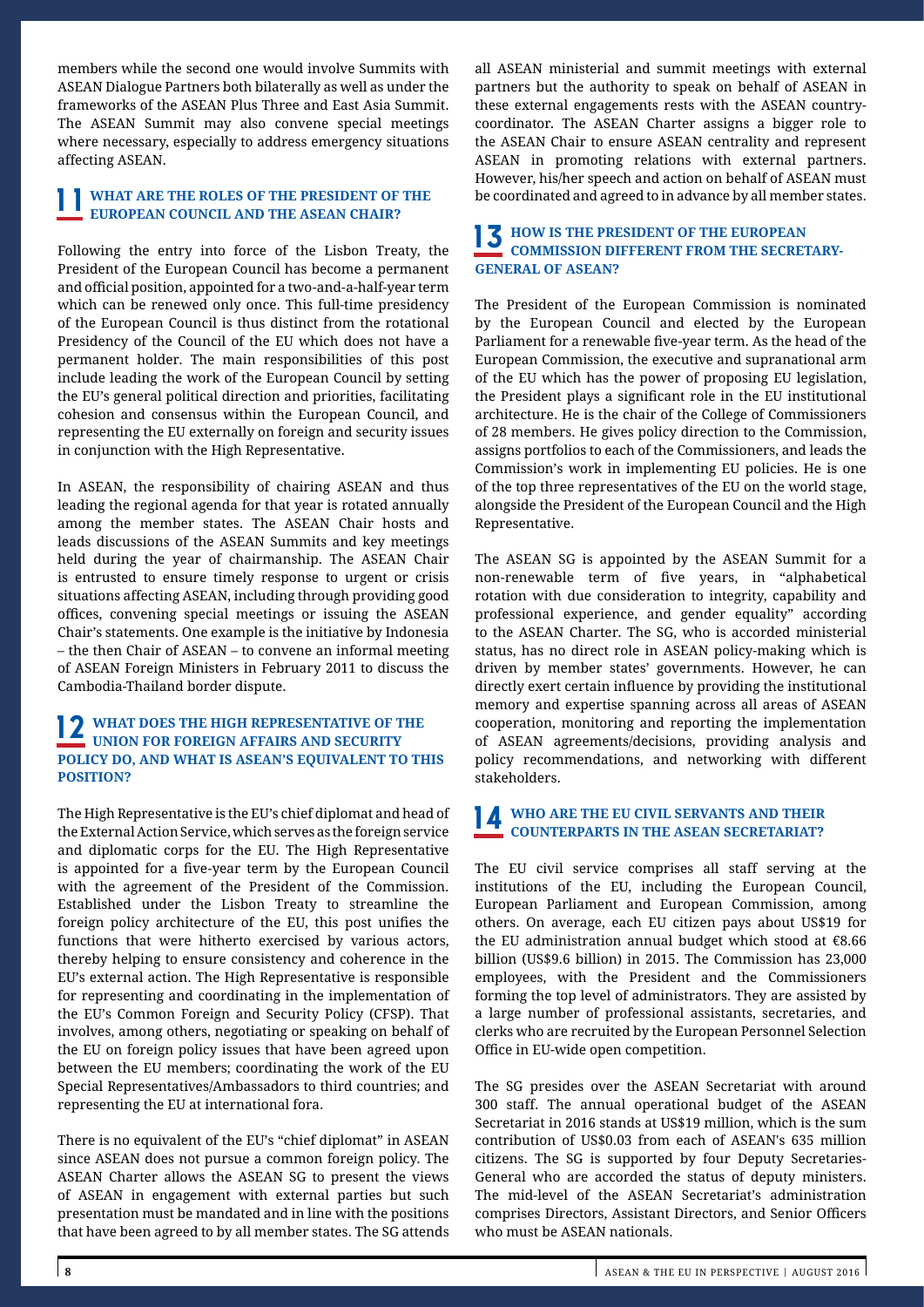# **V. POLITICAL-SECURITY COOPERATION AND EXTERNAL RELATION**

# **15 HOW IS THE EU'S COMMON FOREIGN AND SECURITY POLICY DIFFERENT FROM THE ASEAN POLITICAL-SECURITY COMMUNITY?**

The CFSP provides the framework for the EU to act with coherence in its external affairs. It remains an essentially intergovernmental process whereby the European Council decides the principles and strategies through unanimity, based on which the Council of the EU adopts joint actions/ common positions. However, it carries certain supranational features, such as the office of the High Representative whose key roles are to coordinate and carry out the EU's foreign and security policy, using foreign policy tools such as development assistance, trade, humanitarian aid and crisis response. Another significant part of the CFSP is the Common Security and Defence Policy (CSDP) which covers the EU's military operations and civilian missions in conflict prevention, peace keeping and crisis management.

The ASEAN Political-Security Community (APSC) is not intended to establish a common foreign and security policy for ASEAN. Rather, it aims to promote dialogue and cooperation both among ASEAN members and with key dialogue partners on a wide range of traditional and non-traditional security issues. ASEAN members have committed themselves to adopting a more coordinated and cohesive ASEAN position and enhancing ASEAN capacity in response to global issues of common interest and concern. However, foreign policy remains the exclusive domain of each member country.

ASEAN defence cooperation does not have the strategic orientation and operational capacity as the CSDP either. Activities under the ambit of the ASEAN Defence Ministers Meeting (ADMM) have so far focused on dialogue, exchanges, confidence building and capacity building. Some practical cooperative activities in the field are mainly limited to humanitarian assistance and disaster relief exercises, which are far below the benchmark of military operations and civilian missions under the EU flag. An ASEAN Peacekeeping Force remains a proposal by some interested ASEAN members.

One important component of the APSC is 'political developments' to strengthen democracy, the rule of law, good governance and human rights. However, unlike the CFSP which uses sanctions as a tool to influence policies on human rights and democracy, the APSC does not purport to transform its member states to democracies. The nature of ASEAN cooperation on these matters is voluntary, promotional and incremental in nature, focusing on education, research, exchange of views and capacity building.

# **16 DO THE EU AND ASEAN HAVE A MILITARY ARM?**

Both ASEAN and the EU do not have a military arm. ASEAN is never meant to be a defence pact and shies away from any form of military alliance. ASEAN defence cooperation is undertaken through the ADMM which brings together defence ministers of all member countries. Its extension – the ADMM-Plus – provides a platform for ASEAN and

its eight Dialogue Partners to promote defence diplomacy in the region. The work of the ADMM and ADMM-Plus has so far focused on dialogue, confidence building and functional cooperation, mostly in the realm of nontraditional security.

The EU has developed a higher level of military integration with intergovernmental institutions such as the European Union Military Committee and the European Defence Agency to implement the CSDP. Article 42 of the TEU also provides for the progressive framing of an EU common defence if the European Council so decides unanimously.

The EU maintains a strategic partnership with the North Atlantic Treaty Organisation (NATO) which includes 20 EU members and six other non-EU countries. Their strategic partnership involves political consultations, capabilities development and special arrangements for operations. Both sides have agreed on the Berlin Plus accords which enable EU-led operations to make use of NATO assets and capabilities in a crisis situation where the NATO chooses not to act in the first place. Two EU operations have been undertaken under these arrangements, including Operation Concordia in Macedonia (2003) and European Union Force Althea in Bosnia and Herzegovina starting from 2004.

# **17 WHO ARE AMBASSADORS TO THE EU AND AMBASSADORS TO ASEAN?**

Member states of the EU and ASEAN send their Permanent Representatives to head their Permanent Missions in Brussels and Jakarta respectively. External countries can accredit their respective Ambassadors to the EU and ASEAN.

In the EU, the Committee of Permanent Representatives (COREPER) coordinates the work of over 250 committees and working parties. In the case of ASEAN, the Committee of Permanent Representatives to ASEAN (CPR) was formed in early 2009 following the entry into force of the ASEAN Charter. The CPR meets twice a month at the ASEAN Secretariat to coordinate and facilitate ASEAN communitybuilding, external relations, development cooperation, preparations for ASEAN high-level meetings, and operations of the ASEAN Secretariat.

Many countries concurrently accredit their Ambassadors to Belgium as their Ambassadors to the EU. Likewise, many bilateral ambassadors to Indonesia concurrently serve as Ambassadors to ASEAN. 85 countries as well as the EU have appointed their Ambassadors to ASEAN. Nine out of 10 Dialogue Partners of ASEAN, including the EU, have set up their Permanent Missions to ASEAN in Jakarta, each of which is headed by an Ambassador to ASEAN, who is not concurrently accredited to Indonesia.

There are 139 EU Delegations and Offices operating around the world, representing the EU and its citizens globally. Unlike the EU, ASEAN does not appoint Ambassadors to other countries. Outside of the ASEAN region, ASEAN is represented by an ASEAN Committee in Third Country (ACTC), which is formed by ASEAN member states' Ambassadors to the host country. There are currently 50 ACTCs, in the capitals of all Dialogue Partner countries, at the UN in New York and Geneva, and at the EU in Brussels, among others.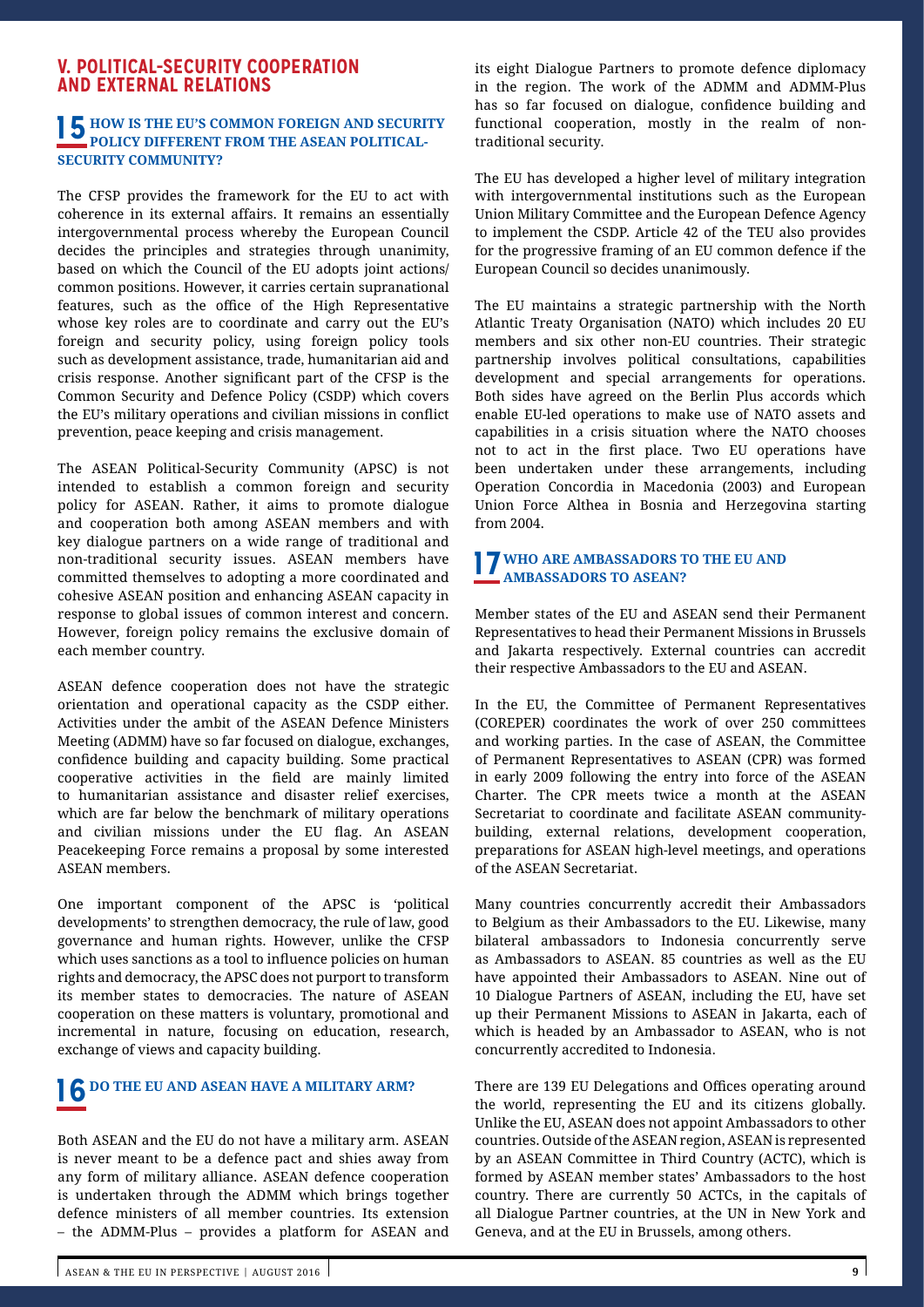# **VI. ECONOMIC INTEGRATION**

# **18 WHAT ARE THE MAIN DIFFERENCES BETWEEN THE EUROPEAN COMMON MARKET AND THE ASEAN ECONOMIC COMMUNITY?**

The Common Market, also known as the European Economic Community (EEC), was created with the Treaty of Rome (1957). A common market is essentially a first step towards a single market. While the Common Market was launched in 1957, the realisation of the European Single Market, which requires the free movement of goods, persons, capital and services, was only achieved in 1993. The Single European Act in 1986 describes the Single Market as "an area without internal frontiers in which the free movement of goods, persons, services and capital is ensured", bringing down barriers and simplifying rules to enable individuals, consumers and businesses to have direct access within the EU.

The Single Market and the single currency, accompanied by a large number of common policies, have moved the EU closer to an economic union with no barriers between member states and a common set of rules for imports from third countries.

The ASEAN Economic Community (AEC) aims to deliver on free flow of goods, services, investment, and freer flow of capital and people to achieve a competitive ASEAN economic region. Another key objective of the AEC is to provide economies of scale in order to attract foreign direct investment. The AEC is being pursued through various actions such as elimination of tariffs and non-tariff barriers, trade facilitation measures, ASEAN Single Window, infrastructure building, and supporting small-and medium-sized enterprises. ASEAN+1 Free Trade Agreements (FTAs) also constitute an important pillar of the AEC which links ASEAN to economies beyond Southeast Asia.

The AEC has a long way to go in terms of integration, compared to what it aims to achieve and to what the EU has achieved. The biggest achievement thus far is in trade in goods with zero or low tariffs although non-tariff barriers remain a big issue. Intra-regional trade in the AEC stands at only 25%, compared to 64% in the EU.

# **19 WHAT IS THE EUROZONE? IS THERE AN ASEAN EQUIVALENT?**

The Eurozone is a monetary union of 19 out of 28 EU members which uses a single currency, the euro. Established on 1 January 1999 with only 11 members, the Eurozone membership now includes Austria, Belgium, Cyprus, Estonia, Finland, France, Germany, Greece, Ireland, Italy, Latvia, Lithuania, Luxembourg, Malta, the Netherlands, Portugal, Slovakia, Slovenia, and Spain.

Unlike the EU, ASEAN does not have a common currency.

# **20 WHAT ARE THE ROLES OF THE EUROPEAN CENTRAL BANK AND THE ASEAN FINANCE MINISTERS' MEETING?**

The European Central Bank (ECB) is the central bank of the eurozone, responsible for defining monetary policy for all countries in the zone and managing the single currency. Its main task is to maintain price stability or control inflation by setting key interest rates and controlling the euro supply. The ECB is also the sole issuer of euro bank notes and manages the foreign currency reserves of the eurozone.

# **ASEAN – EU IN FIGURES**

| <b>GDP</b> |                                   |                                     |                                  |                                               |                                   |  |  |
|------------|-----------------------------------|-------------------------------------|----------------------------------|-----------------------------------------------|-----------------------------------|--|--|
|            | <b>ASEAN GDP</b><br>(billion USD) | Share to<br><b>World GDP</b><br>(%) | <b>EU's GDP</b><br>(billion USD) | <b>Share to</b><br><b>World GDP</b><br>$(\%)$ | <b>World GDP</b><br>(billion USD) |  |  |
| 2010       | 1.934                             | 2.9                                 | 16.946                           | 25.8                                          | 65.648                            |  |  |
| 2011       | 2.234                             | 3.1                                 | 18.321                           | 25.2                                          | 72.843                            |  |  |
| 2012       | 2.440                             | 3.3                                 | 17.249                           | 23.2                                          | 74.428                            |  |  |
| 2013       | 2.501                             | 3.3                                 | 17.986                           | 23.5                                          | 76.431                            |  |  |
| 2014       | 2.520                             | 3.2                                 | 18.517                           | 23.7                                          | 78.106                            |  |  |
| 2015       | 2.442                             | 3.3                                 | 16.229                           | 22.1                                          | 73.434                            |  |  |

*(Source: World Development Indicators, World Bank)*

| <b>TOURISM</b> |                                                     |                                                        |                              |  |  |  |
|----------------|-----------------------------------------------------|--------------------------------------------------------|------------------------------|--|--|--|
|                | <b>EU tourist arrivals</b><br>in ASEAN (in million) | <b>Total tourist arrivals</b><br>in ASEAN (in million) | <b>Share to total</b><br>(%) |  |  |  |
| 2010           | 7.00                                                | 73.8                                                   | 9.5                          |  |  |  |
| 2011           | 7.36                                                | 81.2                                                   | 9.1                          |  |  |  |
| 2012           | 8.08                                                | 89.2                                                   | 9.1                          |  |  |  |
| 2013           | 8.69                                                | 102.2                                                  | 8.5                          |  |  |  |
| 2014           | 9.28                                                | 105.1                                                  | 8.8                          |  |  |  |

#### *(Source: ASEAN Secretariat)*

There is no ASEAN central bank. However, ASEAN has a range of mechanisms to foster ASEAN financial cooperation to support regional economic integration including the ASEAN Finance Ministers Meeting which convened its first meeting in 1997. The two financial crises – the Asian financial crisis on 1997/98 and the global financial crisis in 2008 – have set a challenge for ASEAN to sustain the economic recovery by implementing appropriate monetary and fiscal policies and strengthening reform measures. ASEAN member countries, together with China (including Hong Kong), Japan and the Republic of Korea, have set up the Chiang Mai Initiative Multilaterisation (CMIM) as a multilateral currency swap arrangement with the pool of US\$240 billion to support regional reserves and supplement international financial institutions. The ASEAN Plus Three Macroeconomic Research Office (AMRO) was established in 2011 as a surveillance unit of CMIM.

# **21 WHAT IS THE SCHENGEN AREA? IS THERE ANY COMPARABLE VISA-EXEMPTION ARRANGEMENT IN ASEAN?**

The Schengen Area covers 26 European countries that have eliminated border controls at their mutual borders so as to enable seamless travel and transit both into and within the Area, using a common visa policy. 22 EU members (excluding the UK, Ireland, Bulgaria, Croatia, Cyprus, and Romania) and four non-EU member countries (Iceland, Lichtenstein, Norway, and Switzerland) are in the Schengen zone. Visitors from non-Schengen member countries require only one Schengen visa to enter the Schengen zone. The Schengen visa is not for longterm stay to work or to study.

In ASEAN, the concept of a common ASEAN visa for non-ASEAN citizens to promote ASEAN as a single tourism and business destination is being explored. However, this idea is unlikely to materialise soon due to strong concerns over sovereignty and security as well as technical difficulties.

Instead, ASEAN is prioritising the completion of a visaexemption arrangement for its own ASEAN nationals and improvement of the member states' border management capabilities. ASEAN member governments have entered into bilateral visa exemption agreements since the mid-1970s, with the latest one between Myanmar and Singapore which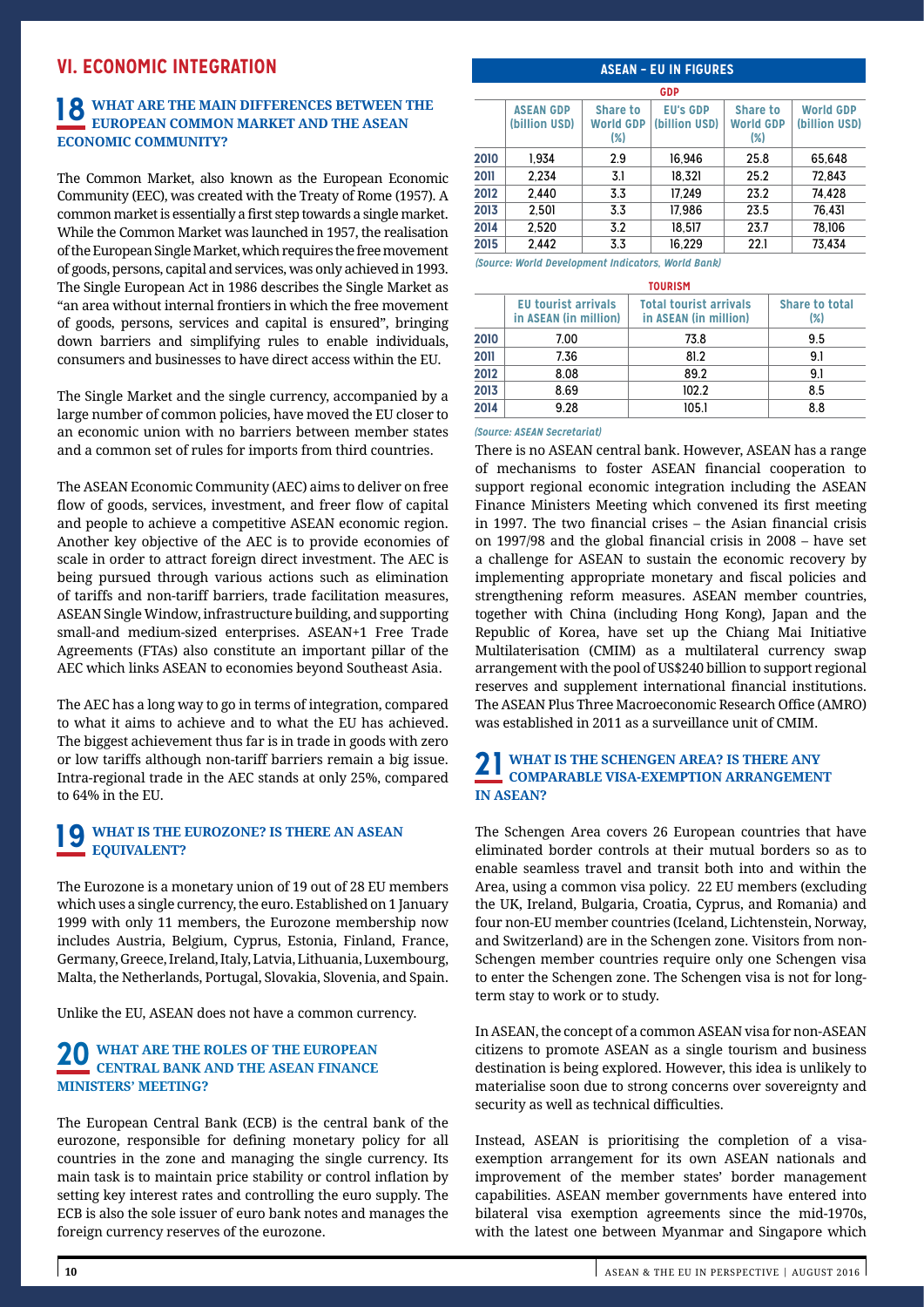will go into effect on 1 December 2016. At the ASEAN level, the ASEAN Framework Agreement on Visa Exemption signed in 2006 would enable ASEAN nationals to travel visa-free among ASEAN countries up to 14 days, which is less than the duration allowed under most bilateral arrangements. The Agreement still needs three more ratifications to enter into force.

## **22 WHAT ARE THE RIGHTS OF EU AND ASEAN CITIZENS WITH RESPECT TO LIVING AND WORKING IN THEIR RESPECTIVE REGIONS?**

One of the four freedoms in the EU is free movement of persons whereby EU citizens can travel, live, work and study in any EU member country, regardless of nationality (the other three are free movements of goods, services, and capital). All EU citizens are to be treated equally everywhere in the EU like national citizens of a member country in terms of political rights, human rights protection, social welfare benefits, and services of the EU institutions.

# **VI. GENERAL MATTERS**

# **23 WHAT ARE THE CONTRIBUTIONS OF EU MEMBER STATES, COMPARED WITH CONTRIBUTIONS OF ASEAN MEMBER STATES TO THEIR RESPECTIVE ORGANISATIONS?**

The EU's revenue, which is called "own resources", is mobilised from different sources that include a standard percentage of each member state's gross national income (GNI); a share (about 0.3%) of the value-added tax in each member state; import duties from bringing goods and sugar from outside the EU; and tax and deductions from EU staff remuneration. In 2015, the overall expenditure of the EU was  $£141.2$  billion.

Four major member countries, Germany, France, the UK and Italy, are the biggest contributors to the EU's revenue.

As a regional entity, ASEAN has no independent source of revenues of its own. The annual operating budget of the ASEAN Secretariat comes from equal contributions of all member governments. Funding support for other ASEAN institutions,

|                    | <b>EU Support Programmes to</b><br><b>ASEAN Member States from 2007-2013</b>                            |                  |
|--------------------|---------------------------------------------------------------------------------------------------------|------------------|
| <b>Country</b>     | <b>Priority areas</b>                                                                                   | <b>Million €</b> |
| Cambodia           | National Strategic Development<br>Plan. Basic Education                                                 | 143              |
| Indonesia          | Education, Trade and Investment,<br><b>Globalisation, Law Enforcement</b>                               | 402              |
| Lao PDR            | Government Reform, Sustainable Development,<br>Good Governance and Human Rights, Trade                  | 69               |
| Malaysia           | Dialogue Facility, Trade and Investment                                                                 | 8                |
| Myanmar            | <b>Education, Health, Public</b><br>Administration Reform, Peace, Trade                                 | 125              |
| <b>Thailand</b>    | Policy Dialogue Facility covering Trade, Investment,<br>Environment and Climate Change, Governance etc. | 12               |
| <b>Philippines</b> | Poverty Reduction, Health, Trade and<br><b>Investment. Mindanao Peace Process</b>                       | 128              |
| Vietnam            | Socio-Economic Development Plan, Health                                                                 | 298              |
| <b>Total</b>       |                                                                                                         | 1185             |

**Source: The EU Delegation, Jakarta**

In ASEAN there is no "ASEAN citizenship". In terms of movement, an ASEAN-wide visa-free arrangement is not in place yet. Nationals of an ASEAN country cannot live, work or study in other ASEAN countries without permission from the host government. As regards migrant workers, discussions on an ASEAN legal instrument for the protection of rights of migrant workers over the past ten years have progressed very slowly.

There are efforts under the AEC to facilitate movement of skilled labour. ASEAN countries have agreed to Mutual Recognition Arrangement (MRAs) of eight professionals, namely engineering, architecture, dental, tourism, surveying, nurse, doctor and accounting. This enables the qualification of a service provider recognised by a regulatory authority in his/her home country to be mutually recognised by other ASEAN countries. However, these commitments are subject to domestic regulations, implying that there is no 'complete freedom' of movement of skilled labour. Consequently these MRAs have not led to any large-scale movement of the professionals across borders in the ASEAN Community.

such as the ASEAN Foundation, the ASEAN Coordinating Centre for Humanitarian Assistance on Disaster Management, and the ASEAN Centre for Biodiversity, is prescribed in their respective constituent agreements.

Apart from some funds allocated to certain sectoral areas, ASEAN has established the ASEAN Development Fund (ADF) with a one-time contribution of US\$1 million from each ASEAN member. The ADF generates about US\$200,000 for cooperation projects in ASEAN. ASEAN relies heavily on funding support from its Dialogue Partners for development cooperation projects.

ASEAN has also set up the ASEAN Infrastructure Fund to support the implementation of the Master Plan on ASEAN Connectivity with US\$485.3 million raised from subscriptions of ASEAN governments. Member governments can borrow from the AIF to fund implementation of infrastructure connectivity projects.

## **24 WHAT ARE THE OFFICIAL LANGUAGES OF THE EU AND ASEAN?**

The EU has 24 official and working languages, namely Bulgarian, Croatian, Czech, Danish, Dutch, English, Estonian, Finnish, French, German, Greek, Hungarian, Italian, Irish, Latvian, Lithuanian, Maltese, Polish, Portuguese, Romanian, Slovak, Slovenian, Spanish, and Swedish.

All EU citizens have the right to access all EU documents, as well as to be able to submit queries and receive official responses in their own language. This policy requires extensive translation services, which are also needed for high-level EU meetings and sessions of the European Parliament, where participants use their own language.

ASEAN's working language is English. All ASEAN documents are in English, and ASEAN meetings at all levels are also conducted in English. At the ASEAN Summit or ministerial meetings, some Leaders or Ministers may speak in their own languages with interpretation to be provided by their own interpreters. ■

*The writers are Fellows, ASEAN Studies Centre at the ISEAS– Yusof Ishak Institute.*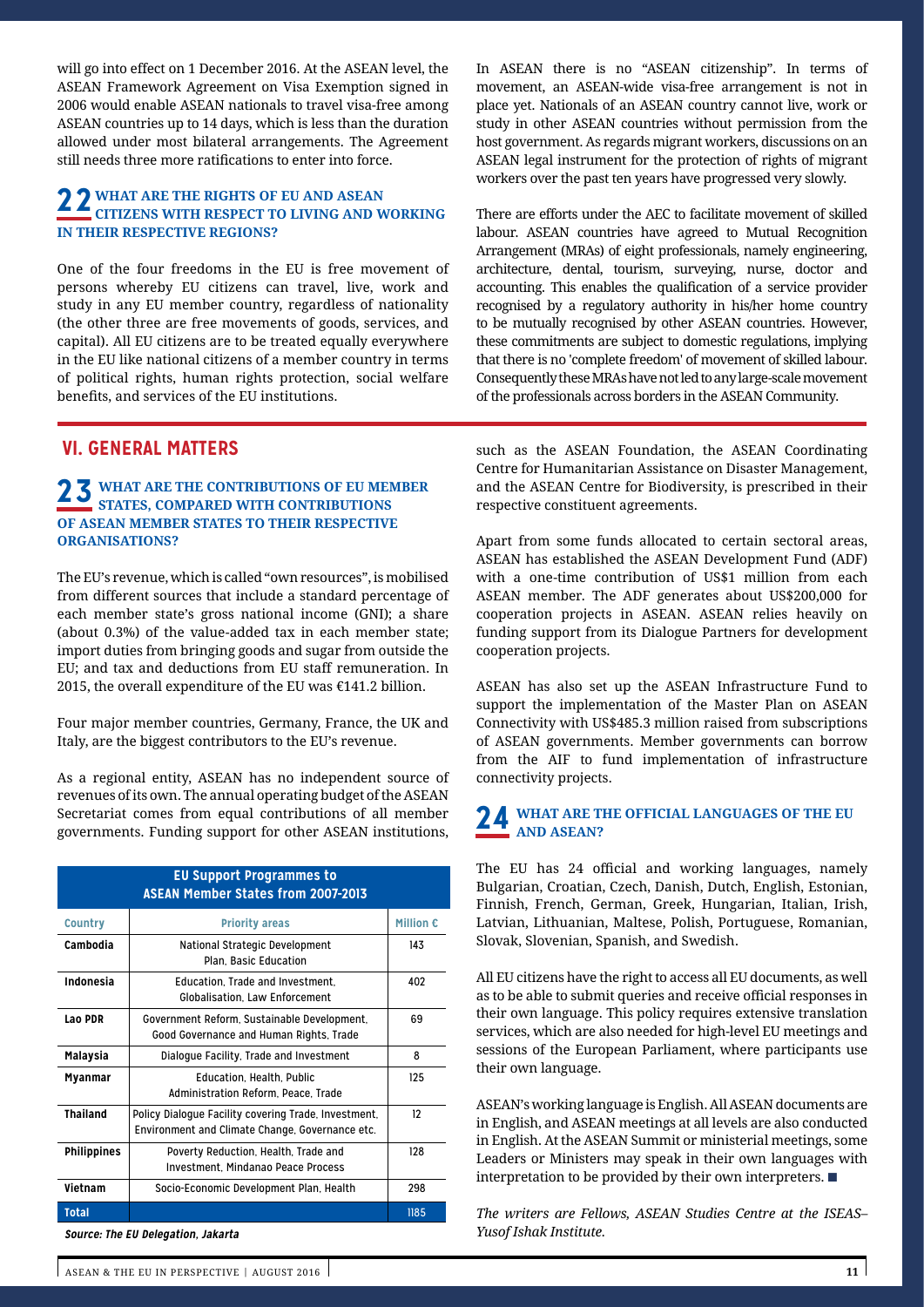# **ASEAN AND THE EU THROUGH THE YEARS**

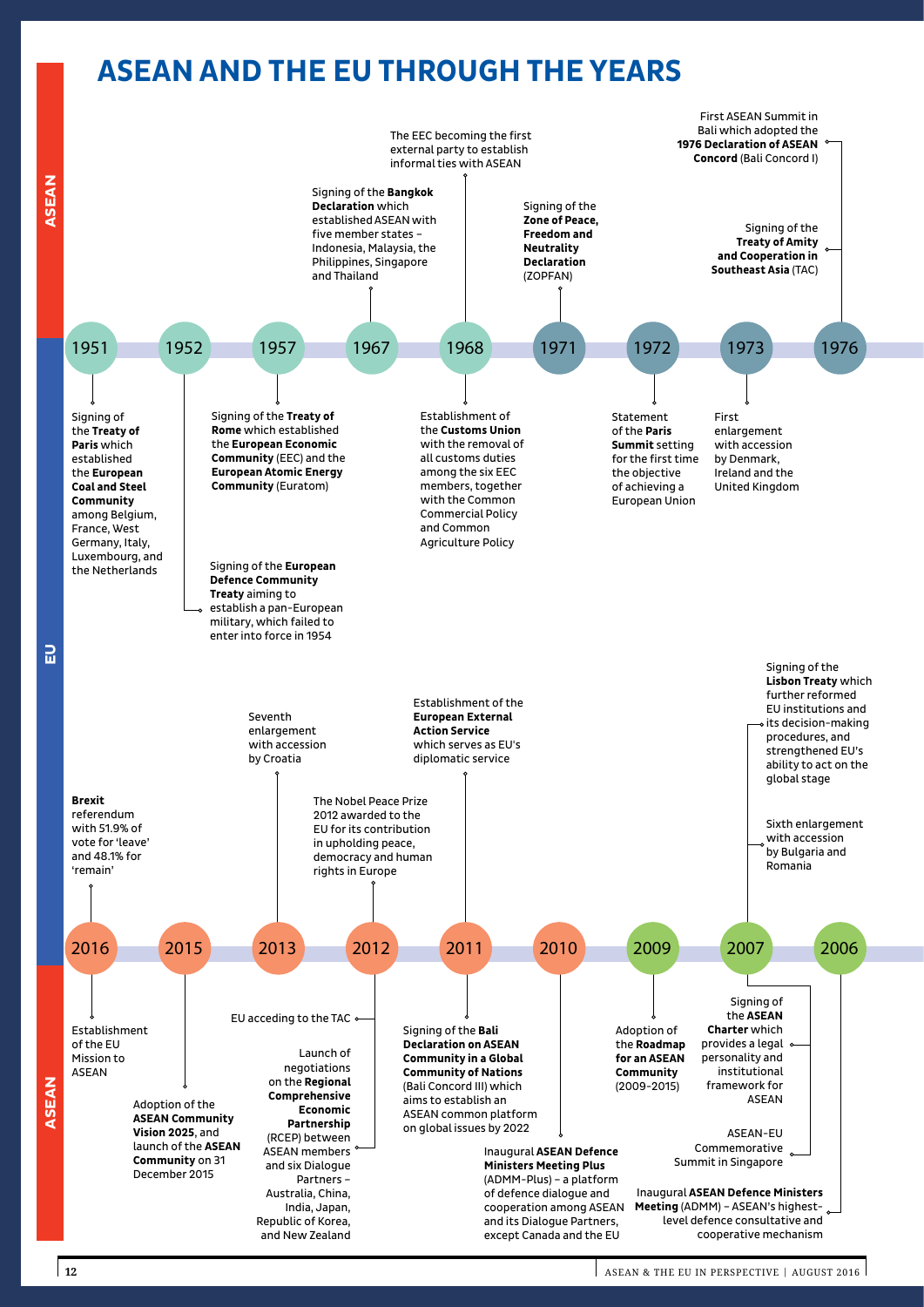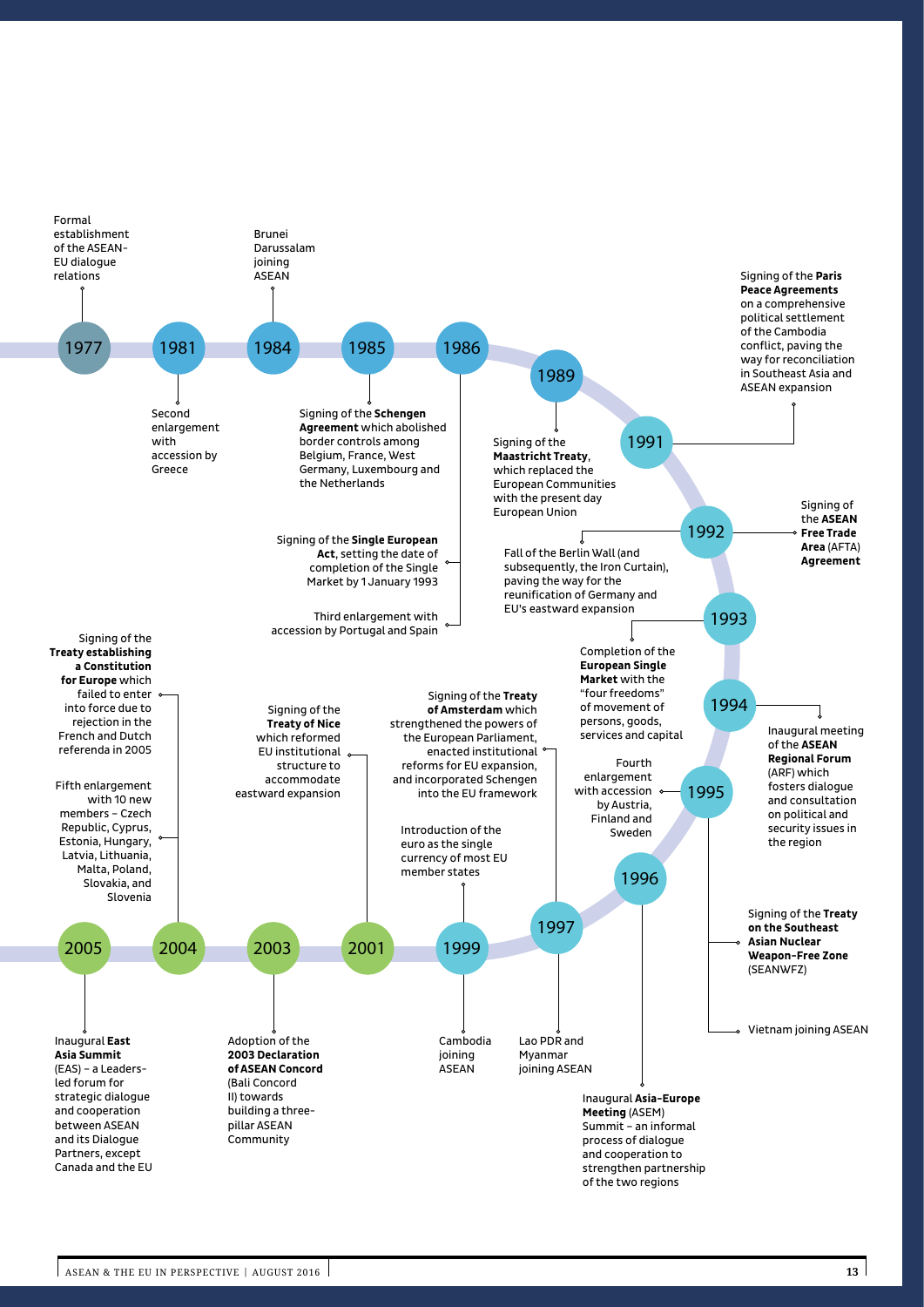# Implications of Brexit on the EU

## THE EU IS NOW TURNING ITS ATTENTION TO MOVING ON WITHOUT BRITAIN.

#### BY **JØRGEN ØRSTRØM MØLLER**

**T** he outcome of the British referendum represents a strange paradox. Almost 3/4 of the British MPs did not support the move to leave the EU. Not a single other EU member state spoke in favour – before or after – of Brexit. Even President Barack Obama publicly voiced his support for 'remain'. Stronger links to the Commonwealth were brought into the debate by the leave camp without much attention to the fact that not a single member of the Commonwealth welcomed Britain taking this step.

The best short explanation for Britain's volte-face on the EU may well be that the vote was an indictment of economic globalisation having gone too fast and too far, leaving the British people grappling with an uncertain future and

exacerbating the yearning for change. For these and various other reasons, the EU became a convenient scapegoat.

In hindsight, Britain has never felt comfortable as a member of the EU and did not fully share the vision of the six founding member states. At crucial junctures during the integrative process, Britain sought and obtained exemptions such as the single currency and the social chapter when the Treaty on European Union was signed in 1992.

Not surprisingly a good deal of the reluctance and scepticism then focused on the wording in the preamble to the Treaty of Rome calling for 'an ever closer union' while conveniently omitting the following words 'among the peoples of Europe'. It did not help that the Brexiteers framed the EU as a "super state," and even purported a United States of Europe without much evidence supporting such a view. When interviewed to explain why they intended to vote 'leave', ordinary citizens often stated that they did not like to receive orders from the EU about their daily lives but were unable to mention concrete examples when asked to do so.

The clock will start to wind down when Britain activates Article 50 – the exit clause of the Lisbon Treaty. Subsequently, Britain and the EU will negotiate the terms for the withdrawal and their future relationship over the next two years. The full impact of the "divorce" can only be analysed once the outcomes of those negotiations are known, but some preliminary observations and conclusions can be drawn now.

EU countries will endeavour to keep close links with the UK, but they may also adopt a more defensive stance along the lines of 'you wanted to leave, so you leave,' mirroring the quip 'Brexit is Brexit' by British Prime Minister Theresa May. However, there are limits to how far both sides can and will go. A kind of semi-membership or clever manoeuvring to maintain a more or less de facto membership can be ruled out.

The deal breaker will be whether Britain is ready to compromise on its hitherto strong stance – reiterated during the contest for the British premiership – that free movement of labour has to be curtailed. Since this is one of the four freedoms embedded in the Single Market, the EU, especially those members from Central and Eastern Europe, is unlikely to waver on this point. It is not unthinkable that an agreement remains elusive, which means that at the end of the two-year negotiation, Britain will face the bleak future of being cut off from all trade benefits it had heretofore enjoyed as part of its EU membership.

**66A KIND OF SEMI-**MEMBERSHIP OR CLEVER MANOEUVRING TO MAINTAIN A MORE OR LESS DE FACTO MEMBERSHIP CAN BE RULED OUT.<sup>99</sup>

The EU is now turning its attention to moving on without Britain. The likely outcome is a slimmer and stronger EU. From the perspective of the original six member states, integration is a vital vehicle for pursuing national political and economic interests. They are not disposed to allowing the EU project to disintegrate. Indeed, there are visible signs of support toward stronger integration on defence, the single currency (euro) and refugees/ migrants.

However, such views are not uniformly shared. There are EU member states sharing, albeit not to the same extent, reservations towards a stronger and deeper integration, but their concerns do not carry the same weight as Britain did.

In the immediate aftermath of the Brexit vote, many observers expected similar movements to emerge in other EU countries. The opposite, in fact, happened. The Spanish elections, held a few days after the Brexit vote, turned in a disappointing result for the "Euro-sceptics." Opinion polls in Denmark, France, and Germany show an unexpected and strong surge for EU membership and a remarkable decline in numbers of voters asking for a referendum about continued EU membership and a strong majority for 'remain' if such a referendum nevertheless took place. It appears that the feared Brexit contagion has passed.

Britain was often credited with giving the EU a more outwardlooking policy. While this is true, London's impact should not be overestimated. Globalisation has influenced EU countries hitherto classified as protectionist and enhanced its global commitment as seen for example in the negotiations about global warming. ■

*Mr. Jørgen Ørstrøm Møller is Visiting Senior Fellow, ISEAS-Yusof Ishak Institute.*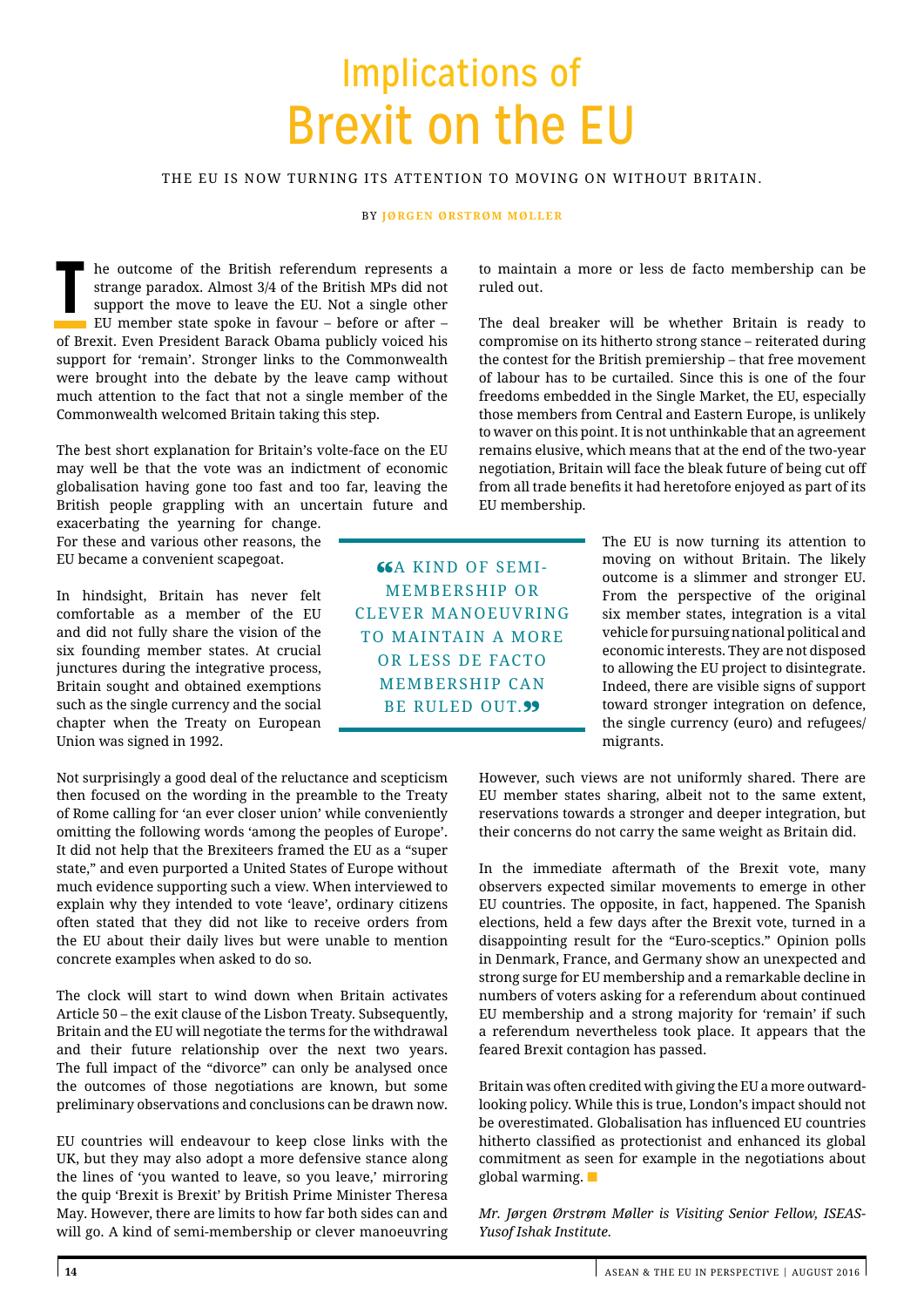# Brexit's Impact on British and EU Foreign Policy in Southeast Asia

BREXIT RAISES DOUBTS ABOUT THE WILLINGNESS AND CAPABILITY OF THE EU AND UK IN PURSUING THEIR SECURITY INTERESTS IN SOUTHEAST ASIA.

#### BY **REUBEN WONG**

and on Britain's security interests in Asia?<br>Specifically, will it make any difference in<br>Southeast Asia? and on Britain's security interests in Asia? Specifically, will it make any difference in Southeast Asia?

First, the EU's pursuit of burgeoning security interests in Asia is more likely to be left on the back-burner now. In 1997, Paul Stares and Nicolas Régaud argued that the European Union had distinct security interests in the Asia-Pacific, and that the EU needed the will to coordinate and deploy member states' military capabilities towards the defence of these trade, humanitarian and human security interests in the region (Stares and Régaud 1997). Stares and Régaud were perhaps too optimistic and ahead of their time.

In the subsequent two decades, the EU did develop a military capability kicked off by the Anglo-French summit in St Malo in December 1998. A European Security and Defence Policy (ESDP) was established, and ESDP operations involving European soldiers and hardware were deployed since 2003 to civilian, military and mixed missions around the world. Yet the impact of European military projection was limited mainly to Central and Eastern Europe, the Mediterranean and the Middle East, and southern Africa. Aside from the Aceh Monitoring Mission in Indonesia (Sep 2005-Dec 2006) and European arms sales in Asia, the EU's strategic footprint in the region has been quite indiscernible. The prevailing perception holds the EU as a non-player in Asia-Pacific security.

The EU's own metamorphosis from a 'civilian' power to something bordering on a potential military actor is welcomed in regions like Southeast Asia. The EU has responded to calls for greater security engagement in the region (via the ASEAN Regional Forum (ARF), Paris Peace Agreements 1991, Aceh 2006, and accession to the Treaty of Amity and Cooperation in Southeast Asia (TAC). The French defence minister Jean-Yves Le Drian announced at the 2016 Shangri-la Dialogue that France would propose European navies having a "regular and visible" presence patrolling the waters of Southeast Asia as the EU had an economic interest in maintaining the freedom of shipping and navigation in these waters.

But Brexit raises doubts about the EU's willingness and capability as a security actor. Minus the active participation of the UK, the EU is left with France as the only large and capable military (Bew 2016) able to project power into Southeast Asia. It looks unlikely that France, now back in high alert after the Nice attack on 14 July 2016, will be able to deploy resources and military strength in the South China Sea unilaterally. Britain, its natural partner in moving EU defence forward, could very likely be distracted by more post-Brexit internal politics if Scotland moves ahead with a second independence referendum.

Second, the British foreign policy and defence establishment will face pressures to demonstrate even more support for US security policy. Even as a member of the EU, the UK found it necessary to define its own "pivot to Asia", distinct from, and yet coordinated with the US and the EU (Stokes and Whitman 2013). Outside of the EU, the UK still remains one of the five permanent members of the UN Security Council, an important NATO member (but a non-EU member, along with Turkey and Norway), and a member of the G7.

Britain will need to decide if its engagement in Asia should also include Asian security and political questions. And if security interests are important, should the UK, as some security scholars in the UK have argued, coordinate its efforts even more closely with the United States? (Bew 2016).

The UK is the only European country to have a formal defence agreement in Southeast Asia (the Five Power Defence Arrangement, signed with Australia, New Zealand, Malaysia and Singapore in 1972) and its economic, political, and even security engagement with states in the region are longstanding.

But following through with enhanced British or larger European involvement in Asian security – even on nontraditional security issues like counter-terrorism and human assistance and disaster relief operations – will be challenging (Wong and Brown 2016). Facing multiple and simultaneous crises like domestic terrorism, refugee flows from failed states in Europe's neighbourhood (Libya, Iraq, Syria), the conflict in Ukraine, and now the negotiations for a new relationship between the EU and the UK, it is clear that "the EU's power of projection is diminishing" (Reiterer 2016:63). The EU's foreign policy efforts will be focused on fighting fires nearer home. ■

#### *References*

Bew, John (2016), After Brexit, Britain's place in the world is at America's side, looking to Asia, *The Telegraph*, 20 July.

Reiterer, M. (2016), "Asia as Part of the EU's Global Security Strategy: Reflections on a more Strategic Approach", in Changing Waters: Towards a New EU Asia Strategy, *LSE Ideas Special Report SR021* (April), pp.62-70.

Stares, P. and Regaud, N. (1997), "Europe's role in Asia-Pacific security", *Survival*, 39(4), 117-139.

Stokes, Doug, and Richard G. Whitman (2013). "Transatlantic triage? European and UK 'grand strategy'after the US rebalance to Asia." *International Affairs* 89.5 (2013): 1087-1107.

Wong, R. and Brown, S. (2016), "Stepping up EU-ASEAN Cooperation in Non-Traditional Security", in Changing Waters: Towards a New EU Asia Strategy, ˆ (April), pp.79-85.

*Assoc. Prof. Dr. Reuben Wong is Jean Monnet Professor in European Integration and Foreign Policy at the Department of Political Science, National University of Singapore.*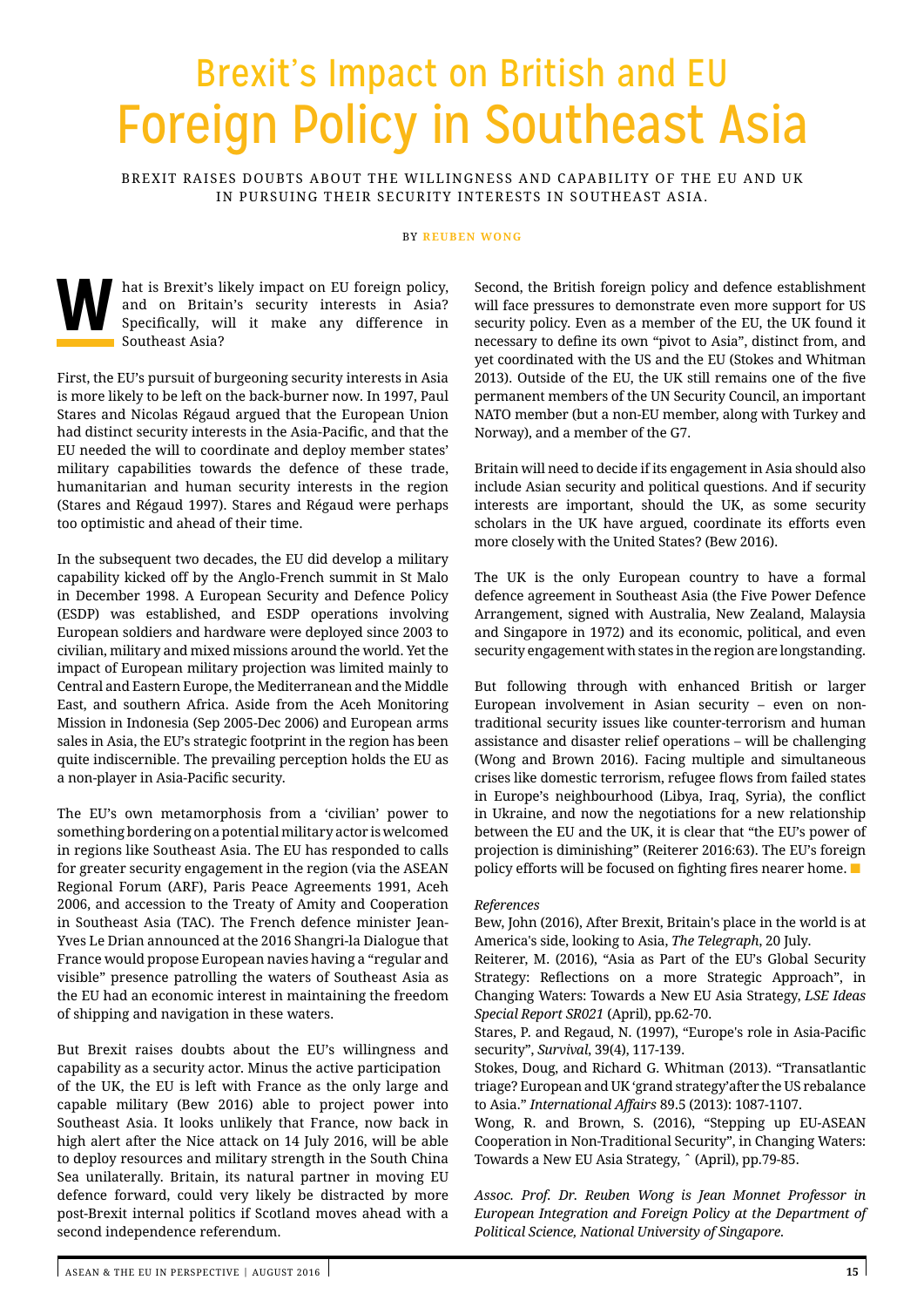# Why the EU matters to ASEAN

THE EU REMAINS ONE OF THE MOST IMPORTANT PARTNERS FOR ASEAN, ESPECIALLY IN TRADE AND INVESTMENT TERMS.

BY **YEO LAY HWEE** 

In the midst of a series of crises that the European Union is facing, it is easy to forget that the EU remains one of the largest trading blocs. Even without the UK in its fold, the EU-27 still maintains substantive econom In the midst of a series of crises that the European Union is facing, it is easy to forget that the EU remains one of the largest trading blocs. Even without the UK in its fold, accounting for 24.7% of global GDP and 14.2% of world trade. Brexit is also likely to spur the EU towards reforms that would result in an EU with a stronger core.

The EU relations with ASEAN date back to 1972, and constitute one of the oldest group-to-group relations. Despite various trials and tribulations, the EU-ASEAN relationship is on a positive trajectory and there is much that the EU and ASEAN can do to strengthen their partnership and contribute to a more stable Asia-Pacific.

In its most recent Joint Communication from the European Commission and Council on "The EU and ASEAN: a partnership with a strategic purpose", the EU acknowledges the importance of a strong, cohesive and self-confident ASEAN for stability in the Asia-Pacific region. As noted in the Communication, "the EU has a huge stake in the success of ASEAN" and "investing in the EU-ASEAN relationship will bring significant returns for EU interests, both politically and economically". It is thus in ASEAN's interest to leverage on this partnership to enlist the EU's support in furthering the region's economic integration and growth. Several analysts such as Peter Drysdale and Shiro Armstrong have pointed out that "it is not military power that gives ASEAN its key role in underpinning Asian security". Instead it is the "ability to continue to promote economic growth through deeper regional integration into the global economy" that ASEAN can contribute to the security of the region.

> **66A SUCCESSFUL EU-ASEAN** PARTNERSHIP THAT CAN DELIVER ON SOCIO -ECONOMIC BENEFITS AND BETTER OPPORTUNITIES FOR THE PEOPLES OF EUROPE AND SOUTHEAST ASIA WILL HOPEFULLY PROVIDE A BULWARK AGAINST THE DESIRE TO TURN INWARDS AND PULL UP THE DRAWBRIDGES.<sup>99</sup>

The EU is one of ASEAN's top trading and investment partners. In 2015, EU imports from ASEAN amounted to €118.4 billion and EU exports to ASEAN were worth €83 billion. Trade in services between the EU and ASEAN is also on the increase reaching €67.4 billion in 2014. In the area of foreign direct investments (FDI), the EU is ASEAN's largest investor with €184 billion in FDI stocks held in the region at the end of 2014. Additionally, since 2003, the EU has been supporting ASEAN's capacity building efforts towards building an ASEAN Community. In its current budget cycle (2014-2020), the EU has allocated another €170 million in supporting the ASEAN Secretariat and other ASEAN integration efforts. Many of the projects supported by the development funds from the EU may not make headlines, but they addressed practical issues that ASEAN needs to tackle to deepen its integration, especially in the economic arena such as trade facilitation, standards conformance in food safety, and pharmaceutical products. Programmes are also designed to help ASEAN narrow the development gaps, promote connectivity, and address some of the common threats faced by the region in countering terrorism and transnational crimes and mitigating natural disasters.

The EU presence in the region is economically driven with no strong geopolitical undertones, unlike ASEAN's other major dialogue partners such as China, Japan and the US. The EU sees increased trade and investments with ASEAN as an opportunity to revive its sluggish economy. Improving ASEAN's regulatory framework, assisting in harmonization of standards and contributing towards ASEAN integration is mutually beneficial. By engaging more deeply with each other in the commercial and economic arena, both the EU and ASEAN can help ward off the rising tide against globalization and free trade, and keep protectionism at bay. A successful EU-ASEAN partnership that can deliver on socio-economic benefits and better opportunities for the peoples of Europe and Southeast Asia will hopefully provide a bulwark against the desire to turn inwards and pull up the drawbridges.

Brexit might have brought about fresh questions with regard to the EU's integration model. While ASEAN has always been conscious that it cannot copy the EU model, it does not mean that lessons cannot be drawn by looking at the ambitious political experiment that the EU member states have undertaken to manage inter-state conflicts, bring about peace and reconciliation and create a Single Market which is still the envy of many regions. The EU Single Market remains attractive, and even Britain wants to be part of it although it does not wish to be part of a political union. ASEAN in moving towards deeper economic integration can continue to learn from the EU on how to manage the different conflicting interests and fashion the appropriate rules and institutions to serve its community-building efforts. ■

*Dr. Yeo Lay Hwee is Director at the EU Centre, Singapore.*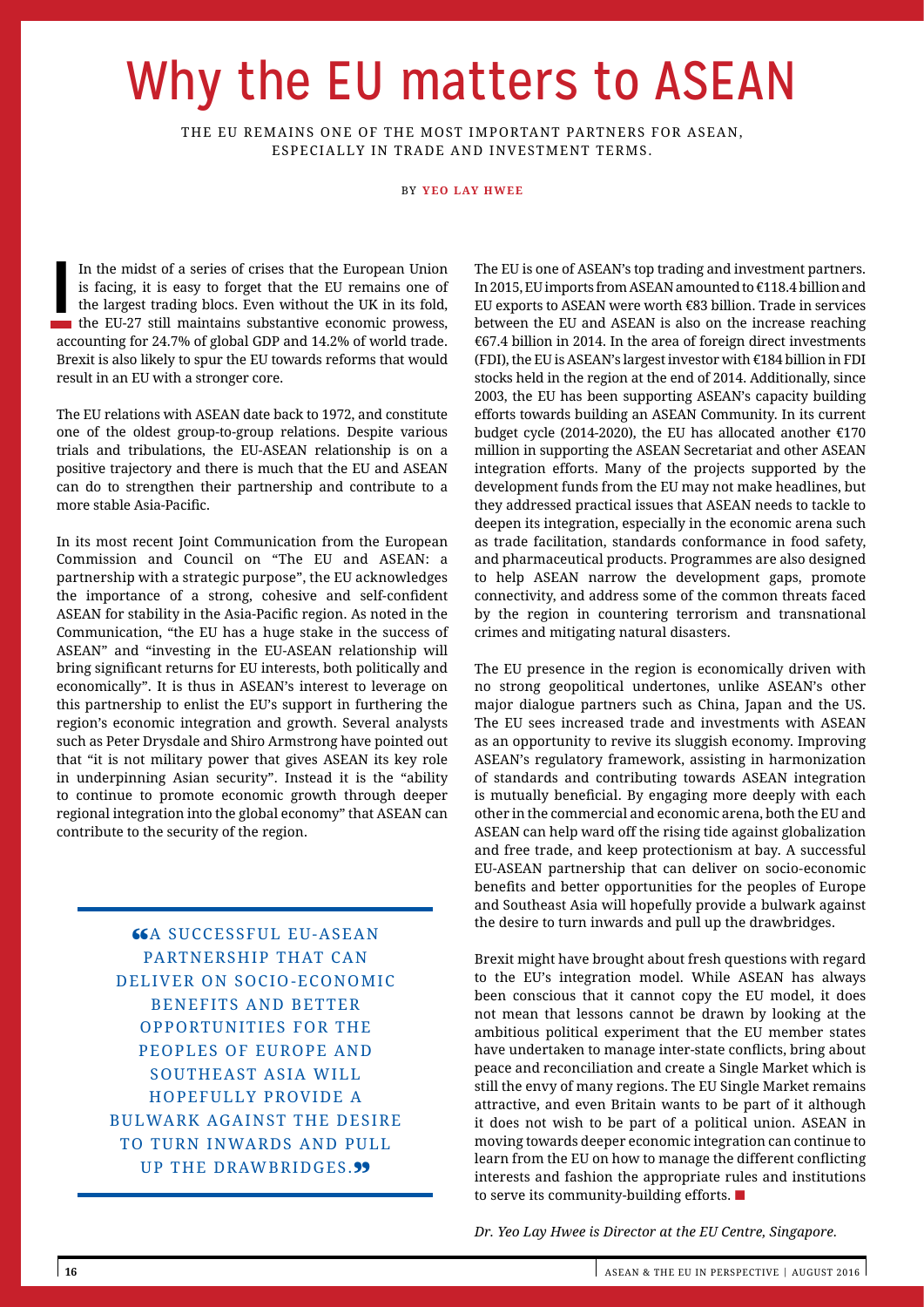# Why ASEAN matters to the EU

THE EU IS GEARING UP ITS EFFORTS TO ELEVATE ITS PARTNERSHIP WITH ASEAN TO A STRATEGIC LEVEL.

#### BY **FRANCISCO FONTAN PARDO**

**A** SEAN and the European Union (EU), two regional organisations with their own respective dynamics and histories, will celebrate the 40th anniversary of their formal relations next year, precisely when ASEAN itself organisations with their own respective dynamics and histories, will celebrate the 40th anniversary of their will turn 50 years old.

Both regions can look back at almost 40 years of friendship characterised by their shared goal of peace and prosperity for its peoples, and look forward to further deepening relations based on trust, mutual respect, common interests and values.

Such momentous anniversaries clearly provide the appropriate context for pause and reflection on what we mean to each other, and where do we want to go next. The EU last year endorsed a new and ambitious policy drive which will elevate our already rich relations to the next level – one that is of strategic nature.

In this respect, the EU issued a political statement on EU-ASEAN relations, aiming at strengthening EU-ASEAN cooperation and the joint connectivity goals, bridging the development gaps within ASEAN, advancing equitable and sustainable growth, and promoting human rights. For this purpose, the EU doubled its development cooperation funds channelled through the ASEAN Secretariat (€170 million for 2014-2020) to support ASEAN's post-2015 integration agenda. This support is on top of the  $E2$  billion the EU is devoting over the same period of time to poverty reduction and connectivity within and between ASEAN countries.

We have also increased the frequency of exchanges of leaders from both regions to achieve a higher level of joint political dialogue on global challenges. The EU recently established a new dedicated Mission to ASEAN which will help intensify the Dialogue Partnership towards a more strategic nature.

ASEAN and the EU, with their own dynamics, objectives and contexts, are probably the two most ambitious regional organisations in the world. This makes us natural partners with a lot to share and learn from each other's experiences and approaches. Indeed, the EU wants to deepen our relations with ASEAN because it believes that ASEAN will play an important role in bringing to fruition a larger integrated market, enhancing its connectivity within the ASEAN Economic Community (AEC) and with the rest of the world, and contributing to prosperity and stability in Asia – the fastest growing region in the world.

The EU currently devotes more attention and focus on strategic matters in the economic, political and security domains. In this vein, the EU has concluded or begun free trade and investment agreements negotiations with almost all ASEAN member states in the last few years, covering the practical totality of the entire ASEAN economy, keeping alive the prospects for an

ambitious region-to-region trade and investment framework. It is not by chance that the EU is ASEAN's second largest trading partner with €180 billion of trade in goods and €70 billion of trade in services (2014), registering an average annual growth rate of 7% over the last 20 years. The EU has also become the largest provider of foreign direct investment to ASEAN, with a capital influx of up to €24 billion annually, thus making up for 22% of the total investment made in the region.

As such, the EU does not see ASEAN as just an up-andcoming region with immense potential. ASEAN is already an important partner for the EU today, with growing importance in terms of population which is the third largest in the world, a remarkable annual average GDP growth of around 5%, and the seventh largest economy in the world. From a people-to-people connectivity perspective, ASEAN and the EU are growing closer with approximately 10 million people travelling between both regions every year. This figure also includes the steadily increasing number of intellectual exchanges, in part due to closer academic cooperation between universities and research centres. The EU is also convinced that the recently launched region-to-region negotiations for a Comprehensive Aviation Transport Agreement will make an immeasurable positive impact on the quality and quantity of trade, investment and social exchanges between Europe and Southeast Asia.

The EU and ASEAN's shared interests of prosperity can only realise its full potential in a peaceful and stable environment. This constitutes indeed a crucial dimension of ASEAN's importance for the EU in Asia-Pacific which led the EU to join the Treaty of Amity and Cooperation in Southeast Asia (TAC) in 2012, thus expanding the scope of bilateral cooperation on political and security matters. From preventive diplomacy to mediation and crisis management, from maritime security to transnational crime and counter-terrorism, these collaborations in security matters grow stronger year by year. ASEAN as an organisation is at the centre of most major security dialogue platforms like the East Asia Summit and the ASEAN Regional Forum, placing itself at the core of the developing security architecture in the region. The EU therefore has strategic interests in Southeast Asia, and wants to be present at all strategic fora, especially in the increasingly important EAS and the ADMM-Plus process.

That is why the EU is now working for a modern partnership with a strategic purpose, and unleashing all the potential of our already rich people-to-people, political, security and economic relations. The EU looks forward to marking the important milestone of four decades of productive and positive collaboration in 2017, as well as working with ASEAN to take the partnership to greater heights. ■

*Mr. Francisco Fontan Pardo is the Ambassador of the European Union to ASEAN.*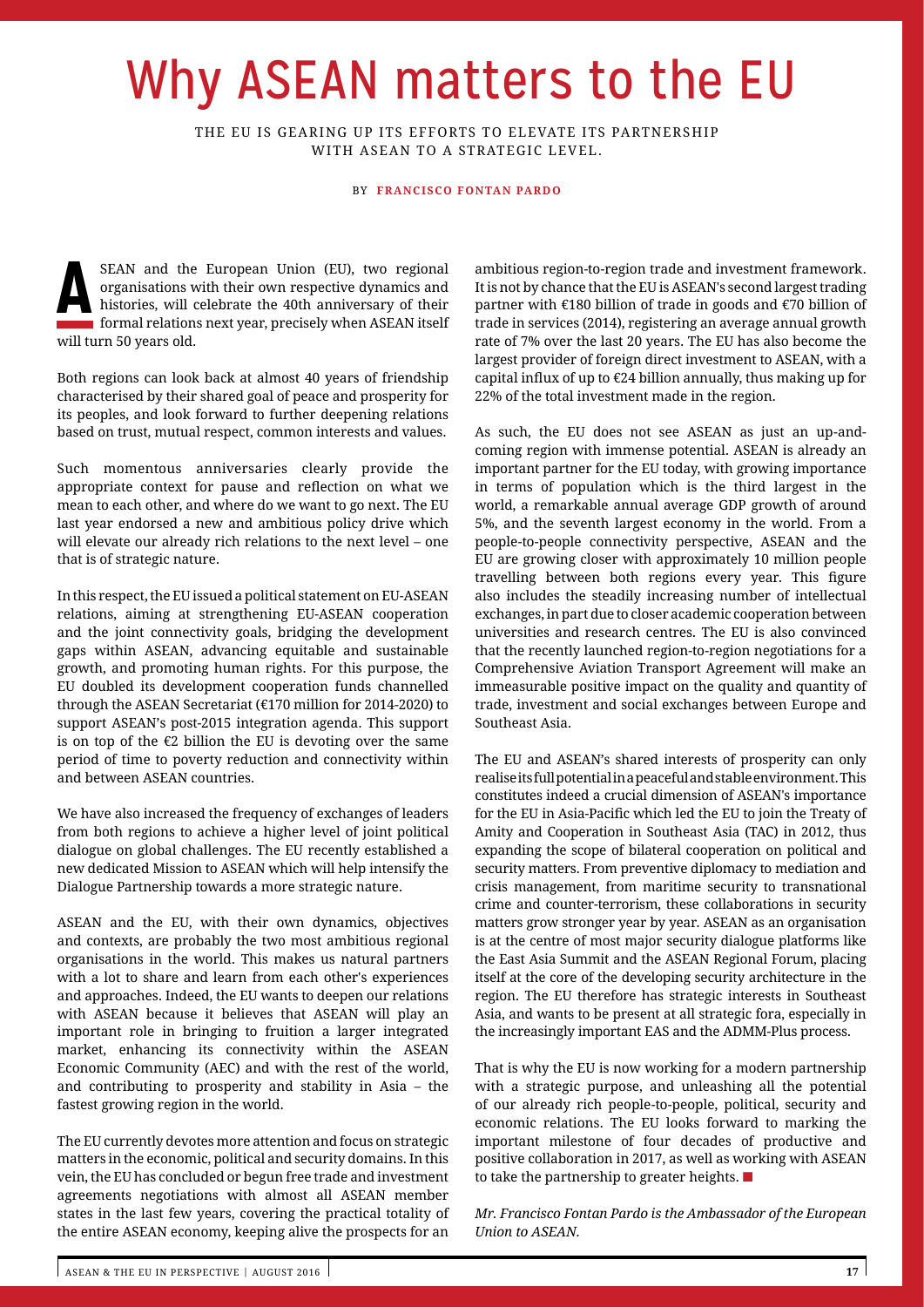# Brexit's Impact on EU Businesses in ASEAN

POST-BREXIT, IS IT STILL BUSINESS AS USUAL FOR THE EU IN ASEAN?

BY **CHRISTOPHER J. HUMPHREY**

**THE HE NOW INCOCOLLET SHOW ON METHOD ON METAL ON MORE THE WORLD ON METAL THE WORLD ON MORE CONTINUES TO CONTINUES THE SURFERENDIAN CONTINUES CONTINUES ON THE BRITISH pound, inevitably, slid and is** on membership of the EU sent shockwaves around the world during the week after the result was confirmed. The British pound, inevitably, slid and is yet to regain its pre-Brexit value – and may not do so for some time. Stock markets were hit but, given the nature of these beasts, they have largely recovered. The longerterm impact on the UK and its economy is still a great unknown. In the short-to-medium-term, it looks like at the very least, there will be a marked slowing in growth and in investments, as businesses play a waiting game to see what the next political moves will be. Certainty will not return until there is a clearer idea of what a life outside the EU will look like – and that will be months, if not years, away. This is a shame, as the UK was one of the better performing economies in Europe.

But what does the Brexit vote mean for European businesses operating in Southeast Asia? In truth, there really should not be much change, at least in the short-or-mediumterm, for European businesses, including those from the UK, operating within and trading with ASEAN. Trade and investment relations between Europe and ASEAN are, and should remain, strong. Europe remains, by some distance, the largest source of foreign direct investment to the Southeast Asian region, and is also, by many measures, the second largest trading partner of ASEAN. None of that should change. The underlying fundamentals of this trading relationship remain unaltered.

European companies have a long and proud history in Southeast Asia. Many have been operating, investing and trading in the region for more than a century. European businesses have been taking a long-term view, but there is no doubt that their presence and increased investment in the region is driven by a sense of opportunity derived from clear positive socio-economic indicators across the region, as well as the apparent political desire to see ASEAN increasingly work as an integrated economic bloc. Growing, relatively young, populations across most the region; high rates of urbanisation; increasing incomes; infrastructure development needs; improving education rates; and relative political stability all mean that ASEAN is a global bright spot.

Politically, the European Commission has, in recent years, been stepping up its engagement with the region – through increases in aid and development programmes and through trade negotiations, such as those with Singapore, Vietnam and the recently announced ones with the Philippines and Indonesia. This is a clear policy move from Brussels, one

**GHOWEVER, IT NEEDS TO BE** REMEMBERED THAT EVEN WITHOUT THE UK AS ITS MEMBER, THE EU WILL REMAIN ONE OF THE LARGEST ECONOMIES IN THE WORLD, AND A LEADING TRADING AND INVESTMENT PARTNER OF ASEAN.<sup>99</sup>

that all EU member states including the UK support, and there is no reason why this policy would change. European businesses generally welcome this increased engagement and, indeed, most would like to see the Commission even more engaged with ASEAN. Increased engagement can only be good for business and trade relations. More trade deals will mean opportunity, and should lead to more investment.

There is perhaps one concern over the possible impact of the Brexit decision on the trade negotiations that the Commission is currently undertaking. The UK is the second largest economy in the EU, and is seen as one of the more pro-trade and open nations. It is possible that some trading partners will see the loss of this important element of the EU market as an opportunity to drive a harder bargain with the Commission. However, it needs to be remembered that even without the UK as its member, the EU will remain one of the largest economies in the world, and a leading trading and investment partner of ASEAN.

What the future means for companies trading from the UK to ASEAN (and vice versa) will depend on the UK's ability to put in place its own trade deals with the region. Until this situation becomes clearer there may well be some changes in trading patterns and investment flows, but this is really speculation. I am confident that the global European companies that comprise the membership of the EU-ASEAN Business Council, and our sister European Chamber of Commerce organisations in the region, are well prepared to navigate the uncertainty that will be created by the period of renegotiation between the EU and the UK. I would expect them to continue to invest and trade with those regions of the world that offer the opportunity of growth – and that clearly points to Southeast Asia. In short, it is business as usual for the EU in ASEAN. ■

*Mr. Christopher J. Humphrey is the Executive Director at the EU-ASEAN Business Council, Singapore.*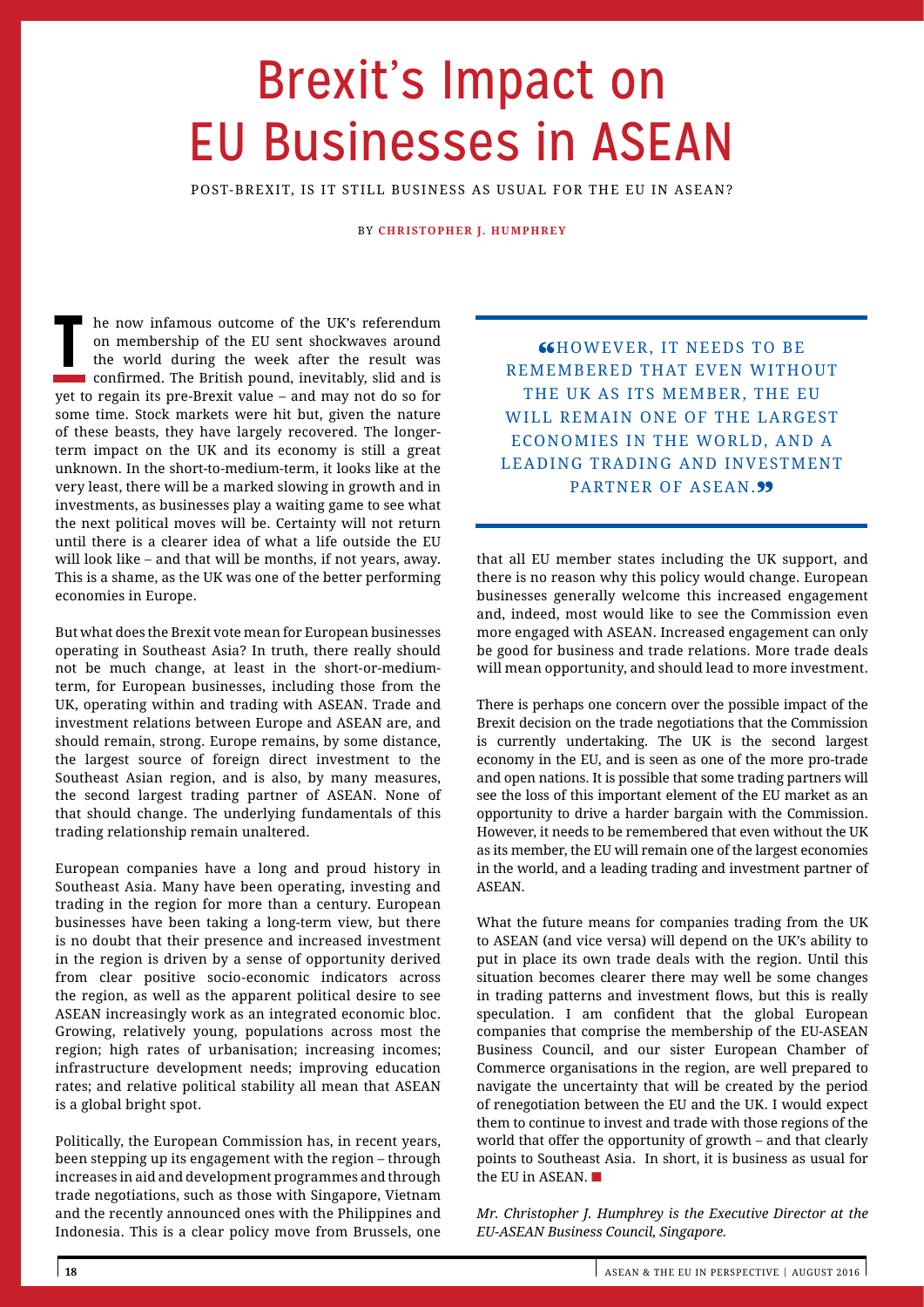# ASEAN's Reflections from Brexit

AS CONFIDENCE APPEARS TO BE WANING IN THE EU INTEGRATION, THIS SHOULD ALSO BE A MOMENT FOR REFLECTION AND INTROSPECTION WITHIN ASEAN ABOUT ITS INTEGRATION PATH.

## BY **HOANG THI HA; MOE THUZAR; SANCHITA BASU DAS; TERMSAK CHALERMPALANUPAP**

Frexit was a momentous event not only for the United<br>Kingdom but also for the world. Apart from economic<br>consequences, its ramifications on regionalism are<br>profound and far-reaching, not least for ASEAN which Kingdom but also for the world. Apart from economic consequences, its ramifications on regionalism are profound and far-reaching, not least for ASEAN which is also seeking to build a politically cohesive and economically integrated community with a shared sense of belonging among its peoples.

# **NATIONAL SOVEREIGNTY VERSUS REGIONAL INTEGRATION**

The tension between national sovereignty and regional integration looms over all integration endeavours everywhere. The call for the Brexit referendum – and its outcome – were largely the result of hardening attitudes of British national politicians and society against the EU supranational governance that they felt impinged on their national needs and interests. Thus, even as Remain campaigners trotted out numbers and facts on the importance of being part of a regional whole, emotions ran high on "taking back the country". The increasing level of scepticism towards the EU is very much related to the notion of losing national control and identity.

Although ASEAN does not aspire to create a supra-national authority, it is increasingly confronted with the tension between national interests and regional imperatives. Such tensions have not trickled deep down to the public yet, and the non-interference and consensus principles have done well thus far to assuage any concern over sovereignty infringement. However, there is an emerging reality that some ASEAN member governments find it increasingly difficult to reconcile their national and collective ASEAN interests, especially on issues critical to ASEAN unity and credibility. A case in point is the recent debate and struggle to reach a common position on the South China Sea in the wake of the arbitral tribunal's award.

> **CALTHOUGH ASEAN DOES** NOT ASPIRE TO CREATE A SUPRA-NATIONAL AUTHORITY, IT IS INCREASINGLY CONFRONTED WITH THE TENSION BETWEEN NATIONAL INTERESTS AND REGIONAL IMPERATIVES.<sup>99</sup>

Realistically, national interests will ultimately prevail but membership in a regional grouping almost always entails a fair degree of "give" and "take," while instilling the discipline to deter free-riding. Could the pressure and demands of collective action get worse enough to lead to a forced or voluntary break-away, especially in the face of external pressures and heightened nationalism at home? ASEAN should heed lessons from Brexit before this vulnerability becomes too entrenched to fix.

# **PEOPLE-CENTRED, PEOPLE-ORIENTED ASEAN: FROM MANTRA TO MANDATE?**

The EU brings about substantial freedoms, rights and benefits to EU citizens, and yet it still failed in the eyes of many British citizens. This should be a wake-up call for ASEAN which is widely perceived as elitist and state-centric, being intergovernmental as it is. While negotiations by ASEAN officials may result in policy-level changes, these are not immediately visible on the ground, giving rise to views of a seeming disconnect between ASEAN's efforts, relevance and benefits to the lives of its people. ASEAN is aware of this gap and has tried to reach out with "people-centred, peopleoriented" as a central theme of its Vision 2025. Such a highprofile pronouncement needs to be translated into highimpact initiatives that respond to the needs of the people.

According to a survey in 2014-15 among undergraduates of 23 universities in 10 ASEAN countries, tourism was ranked the most important aspect of regional integration, followed by development assistance and economic cooperation. Such public opinions should feed into ASEAN policy-making to identify priority areas where regional actions resonate strongly at the national level. ASEAN connectivity, ASEAN Single Window, ASEAN Open Skies or a complete ASEANwide visa-exemption arrangement for all tourists from ASEAN countries have immense potential of touching lives on the ground. However, their implementation would require strong political will, substantial resources, and strict compliance to make sure that regional commitments are delivered nationally.

# **COMMUNICATING ASEAN**

Communicating regional integration narratives to the diverse populaces in member states is an on-going challenge for both the EU and ASEAN. The sense of belonging as a Southeast Asian in the ASEAN Community is still nascent and the understanding of the public and businesses about ASEAN remains limited. Raising ASEAN awareness therefore must be enhanced to inform the public of what ASEAN is, what it is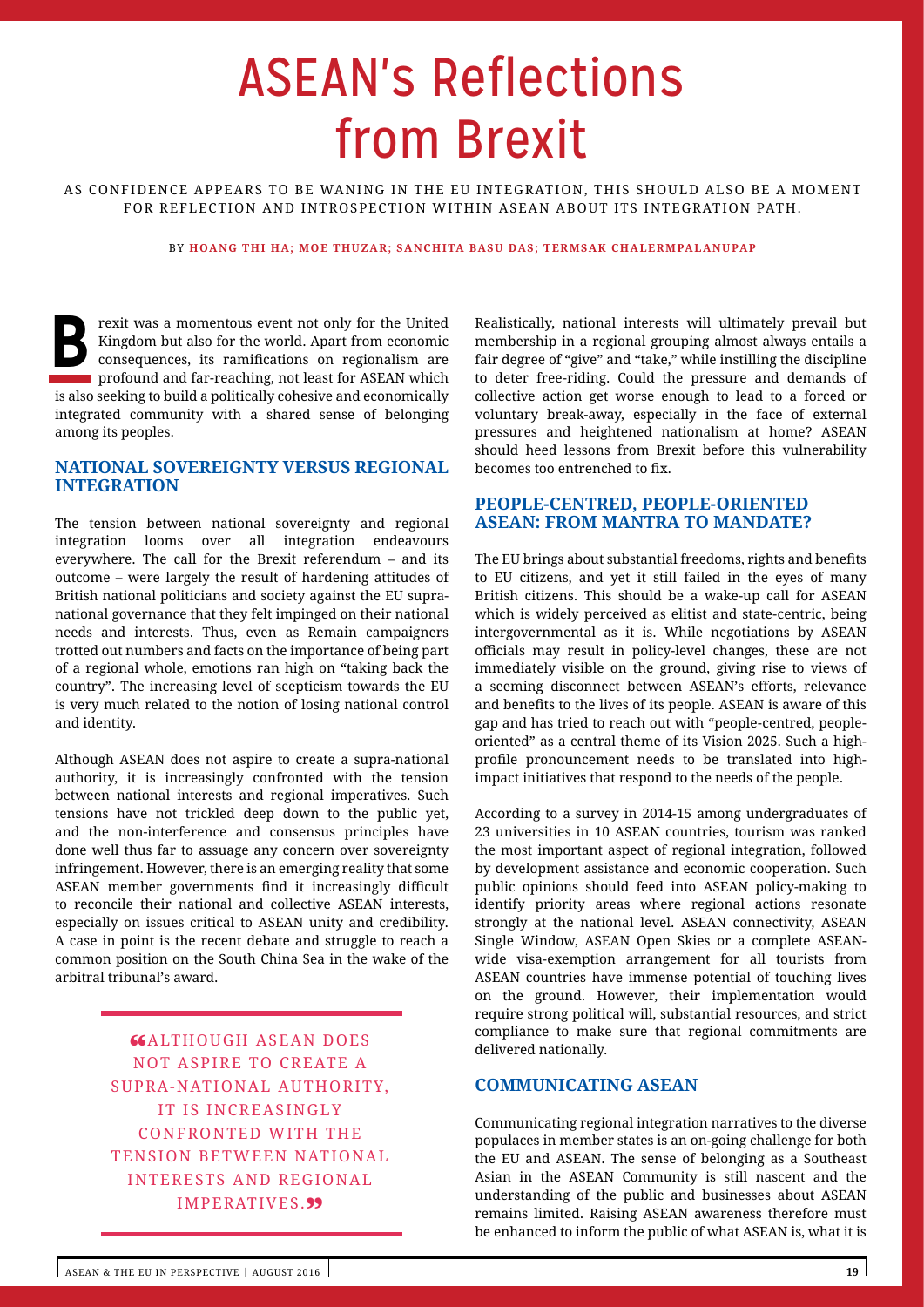

ASEAN and the EU share many similar integration objectives and both are recognised as among most successful regional organisations for their respective achievements. Though much of ASEAN's successes have been inspired by the EU's experience, ASEAN charted its own course toward the building of a Community. While both are intergovernmental organisations, the EU differentiates itself from ASEAN with its supranational structures. ASEAN, on the other hand, makes decision on the basis of consensus, which serves to prevent polarisation and extreme positions on sensitive and strategic issues. ASEAN has also attached high priority to narrowing the development gap, both within and among its member states, so that pressures and disenchantment that give rise to Brexit would not surface in ASEAN. The principle of equal ownership and responsibility within ASEAN ensures that political power is shared and exercised on an equitable basis, eliminating any possible feelings of marginalisation. Nevertheless, Brexit is closely watched within ASEAN to serve as a reminder that the process of integration and communitybuilding must be pursued at a pace comfortable to all, and more importantly that the fruit of this endeavor is owned and shared by the people.

# **~ H.E. Le Luong Minh, Secretary-General of ASEAN**



not, and what it is doing to garner broad-based support and dispel unnecessary fears or unrealistic expectations.

Since the benefits of regional cooperation are not always selfevident, ASEAN messages need to 'connect the dots' between regional policies and effects on the ground, especially in economic terms. Economic integration is usually considered an opaque subject, and communicating its benefits is not as straightforward as it may seem, as evident during the Brexit debates. Despite voluminous facts and figures given by experts and officials in support of 'Remain', the voters failed to grasp them in immediate terms such as job creation or higher wages. The holistic benefits from the EU membership to the UK economy therefore slipped away in the maddening noise of nationalism and populism.

Learning from this lesson, ASEAN must communicate to its people the direct and indirect benefits of the regional economic integration with clarity and in simple language that could be grasped by the common people. Firstly, it is important to explain the need to increase trade and investment flows. Secondly, people should appreciate that facilitation measures would offer them with more goods and services at a more reasonable cost and in a timely manner. Thirdly, some form of more effective facilitated movement of crossborder skilled labour and professionals, with certain national safeguards, is essential to fill skill-gaps and encourage new economic activities. Finally, people have to accept that the winds of socio-economic change are inevitable, and these will necessitate transformations in the domestic economy to remain competitive in a globalised market.

ASEAN should also expand possibilities and mechanisms for engagement and consultation with all stakeholders in the ASEAN Community. Their participation would lead to richer discussions and innovative initiatives, whilst promoting ASEAN awareness. Youth, civil society, together with the network of various ASEAN centres of excellence across the region, should be rallied in this endeavour to help inform ASEAN regional agenda among wider local audiences.

Communicating ASEAN should target not only the general public and the private sector but also politicians and government officials in member states. Being at the front-line of national politics and policy-making, they play an important role in incorporating ASEAN's objectives into national agenda and sustaining national interest in regional integration. This would also help ease pressure from nationalistic backlashes that are being felt acutely in some countries, particularly in Indonesia.

## **MIGRATION: THE NEXT BIG, BAD THING?**

Among other things, Brexit was seen as a vote against the free cross-border movement of people that essentially defines the EU. EU citizens can work anywhere within the EU and effectively compete with local citizens for employment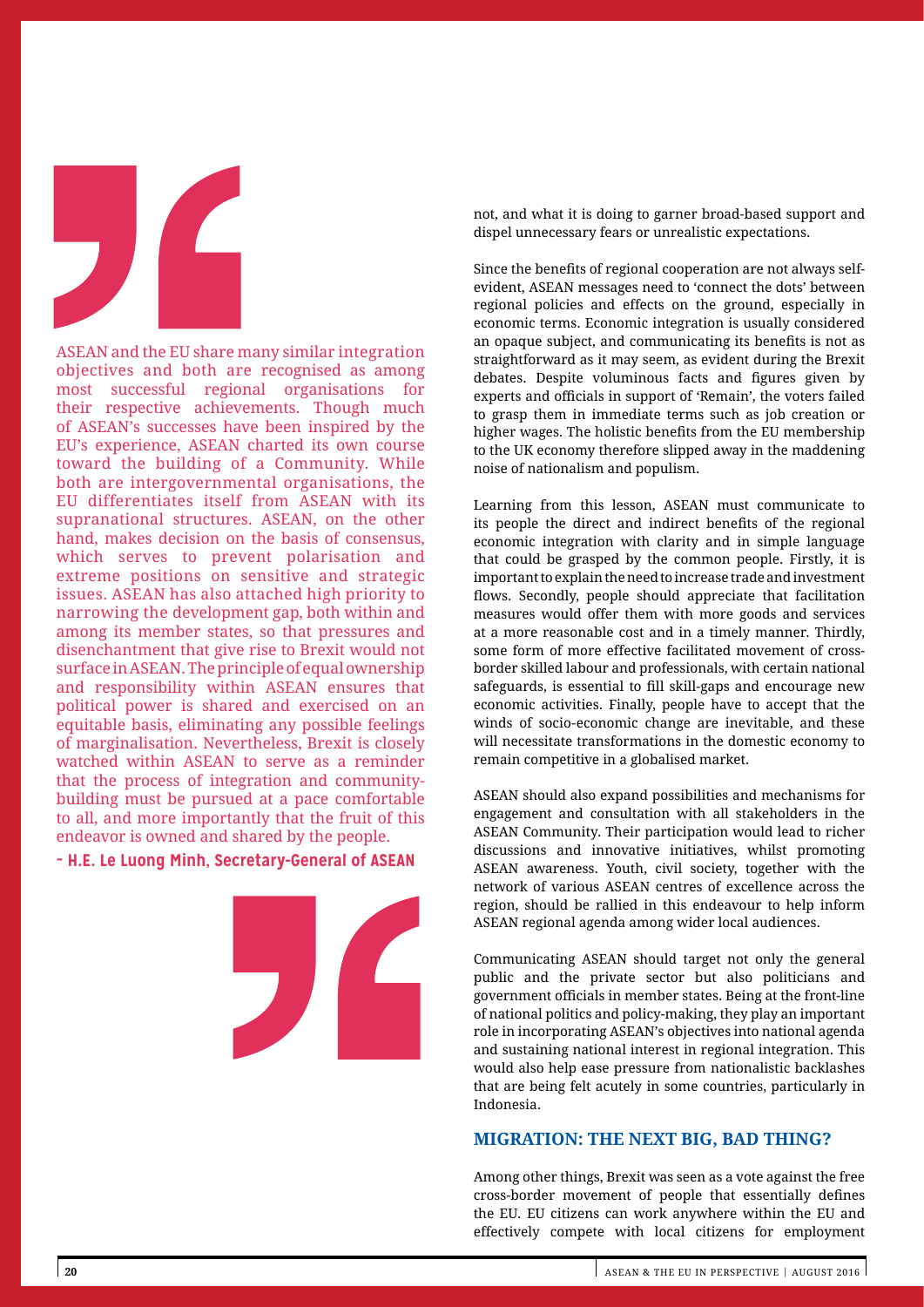**"WHILE NEGOTIATIONS BY ASEAN** OFFICIALS MAY RESULT IN POLICY LEVEL CHANGES, THESE ARE NOT IMMEDIATELY VISIBLE ON THE GROUND, GIVING RISE TO VIEWS OF A SEEMING DISCONNECT BETWEEN ASEAN'S EFFORTS, RELEVANCE AND BENEFITS TO THE LIVES OF ITS PEOPLE.99

opportunities while enjoying same social security benefits as the locals. This fluid state of mobility can potentially backfire for more developed countries, as seen in the migration of Eastern European citizens to the UK. These immigrants are willing to work in low skilled jobs at lower wages compared with local workers, and hence present an attractive option for businesses. But this can also lead to a depression in the wage market, lower the incentive for employers to innovate and increase productivity, and put pressure on living conditions and public amenities of the host country.

Does the migration issue ring any alarm bells in ASEAN? Not at the moment as comparing the EU and ASEAN on this issue is like comparing apples with oranges. Unlike the EU, ASEAN nationals do not have complete freedom of movement or residency to live and work in other member countries. ASEAN currently adopts Mutual Recognition Arrangements (MRA) for eight professions – engineering, nursing, architecture, medicine, dentistry, tourism, surveying and accounting – which account for less than 1.5% of ASEAN's labour force. Additionally, there are requirements regarding minimum years of experience, health clearance and domestic immigration rules to contend with. Therefore, the real impact of labour mobility for ASEAN is quite limited. Since ASEAN countries are significantly more diverse both in terms of economic and social development than the EU members, and national interests often take precedence over regional ones, it is unlikely that ASEAN will replicate an EU-style labour mobility in the near future.

# **THE TRAP OF INSTITUTIONALISATION**

ASEAN community building over many decades has seen an expansion of regional institutions that range from workinggroups to ministerial level meetings across many sectors. However, ASEAN still lags far behind the EU in terms of institutionalisation. There is no such domineering central body in ASEAN as the European Commission is to the EU. The general public in ASEAN countries have little knowledge of or no strong views about the Jakarta-based ASEAN bureaucracy, be it the ASEAN Secretariat or the Committee of Permanent Representatives (CPR). This is a good thing as compared to the EU where there is a strong and vocal public resentment towards the "Eurocrats" in Brussels.

However, as ASEAN intensifies its community building and expands external relations, the number of its meetings has grown substantially to around 1,200 annually. This proliferation of meetings does create financial strains on some less developed member states, leaving ASEAN overstretched institutionally, and creating the negative perception of ASEAN being primarily a meeting convener. Cutting the number of ASEAN meetings may not be an optimal solution at this stage because of the widening scope of ASEAN cooperation and the deepening of ASEAN activities, but ASEAN should find ways to make its meetings more substantive and less ritualistic.

# **OTHER TAKEAWAYS**

One key observation from Brexit is the absence of an exit clause in the ASEAN Charter. During its formulation, proposals for expulsion and sanction provisions were met with a counter-proposal for a withdrawal clause. No consensus could be reached, and the question of withdrawal hangs in the balance. As ASEAN is considering a review of the ASEAN Charter, this is a good opportunity to reflect on these matters to instil a sense of discipline and build in a check and balance mechanism between the rights of member states and the interests of the organisation as a whole.

Another important lesson is that domestic politics should stop at the water's edge. While regional governments must find ways to address domestic concerns over integration issues, they should at the same time resist the impulses of nationalism and populism in seeking short-term political gains. There is so far no discernible connection between ASEAN popularity, or the lack thereof, and public opinions of national governments in any ASEAN country. But we cannot assume that ASEAN is indispensable to every member government all the way all the time. The process leading to the Brexit vote as well as the disruptions in the UK politics in its wake offered a painful lesson about how domestic politics, being blown out of proportions, could reverse such a long-standing integration process despite prior warnings of its grave ramifications. It also shed light on how an act of democracy, without the real safeguard of education, could backfire. It is a grim reminder of what Franklin Roosevelt put forth many decades ago, that "democracy cannot succeed unless those who express their choice are prepared to choose wisely."

Lastly, in light of Brexit, one could see the merit of ASEAN's gradualism approach to regional integration in Southeast Asia. However, in the same way that the EU integration has been cast in a negative light as moving 'too fast and too far', ASEAN's integration efforts can be criticised by those frustrated with its incremental nature as 'too little, too slow'. This is therefore not the time for complacency, but for soulsearching on how to make ASEAN work better and remain relevant with the changing times. ■

*The writers are Fellows, ASEAN Studies Centre at the ISEAS– Yusof Ishak Institute.*